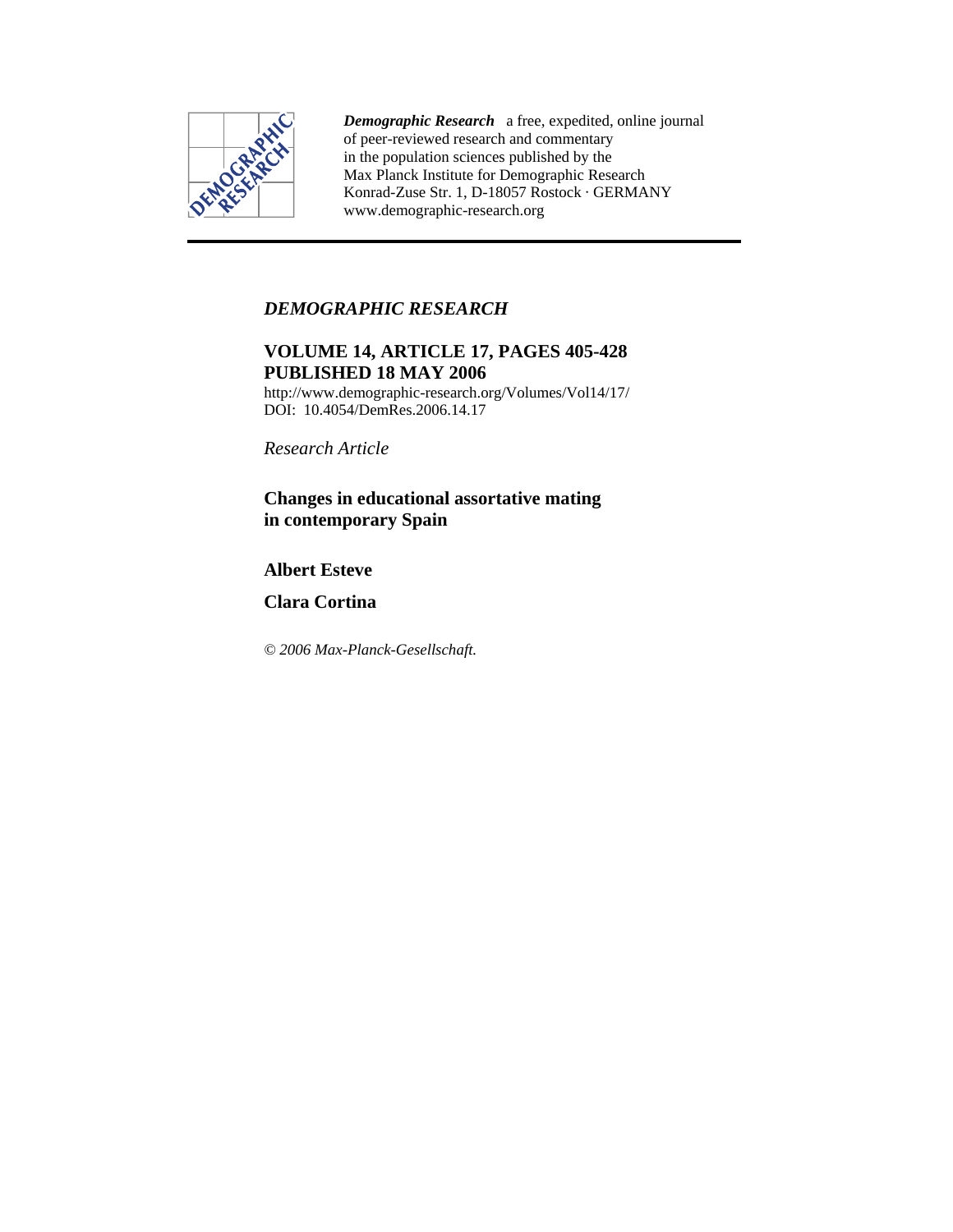# **Table of Contents**

| $\mathbf{1}$   | Introduction                                                           | 406 |
|----------------|------------------------------------------------------------------------|-----|
| 2              | Theoretical framework                                                  | 406 |
| 3              | Empirical evidence $\&$ research expectations                          | 408 |
| $\overline{4}$ | Data                                                                   | 411 |
| 5              | Loglinear models                                                       | 413 |
| 6              | Results                                                                | 416 |
| 6.1            | Trends in educational homogamy                                         | 419 |
| 6.2            | Disappearance of the traditional hypergamic female marriage<br>pattern | 423 |
| 7              | Summary and discussion                                                 | 424 |
| 8              | Acknowledgments                                                        | 425 |
|                | References                                                             | 426 |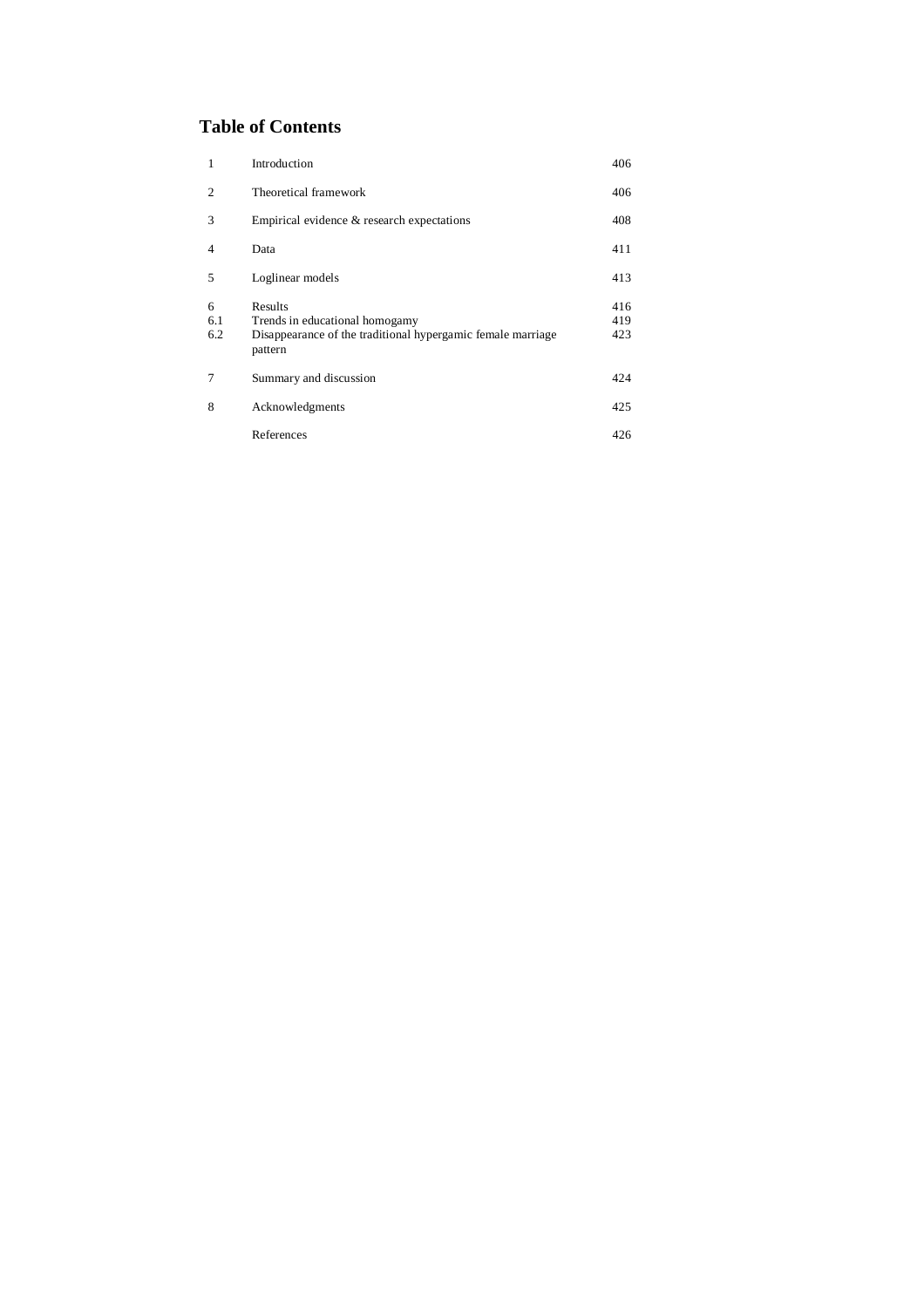# **Changes in educational assortative mating in contemporary Spain**

# **Albert Esteve 1 Clara Cortina 2**

# **Abstract**

This article analyses patterns and trends in the educational assortative mating of Spanish women born between 1920 and 1969 using data from the 2001 Spanish Census. By means of loglinear models we examine the following issues: i) intensity and changes in educational assortative mating patterns; ii) crossing barriers across educational thresholds and iii) degree of symmetry between male and female patterns.

Results show that education matters in the composition of unions: people tend to marry assortatively according to their education. However this pattern clearly differs across cohorts and educational groups, being higher for the extreme categories. The most notable trends are 1) the increasing intensity of homogamy among the more educated and 2) the incipient extinction of the traditional female hypergamic pattern.

-

<sup>1</sup> Centre d'Estudis Demogràfics, Universitat Autònoma de Barcelona. E-mail: aesteve@ced.uab.es

<sup>2</sup> PhD Candidate in Demography, Centre d'Estudis Demogràfics, Univeristat Autònoma de Barcelona. E-mail: ccortina@ced.uab.es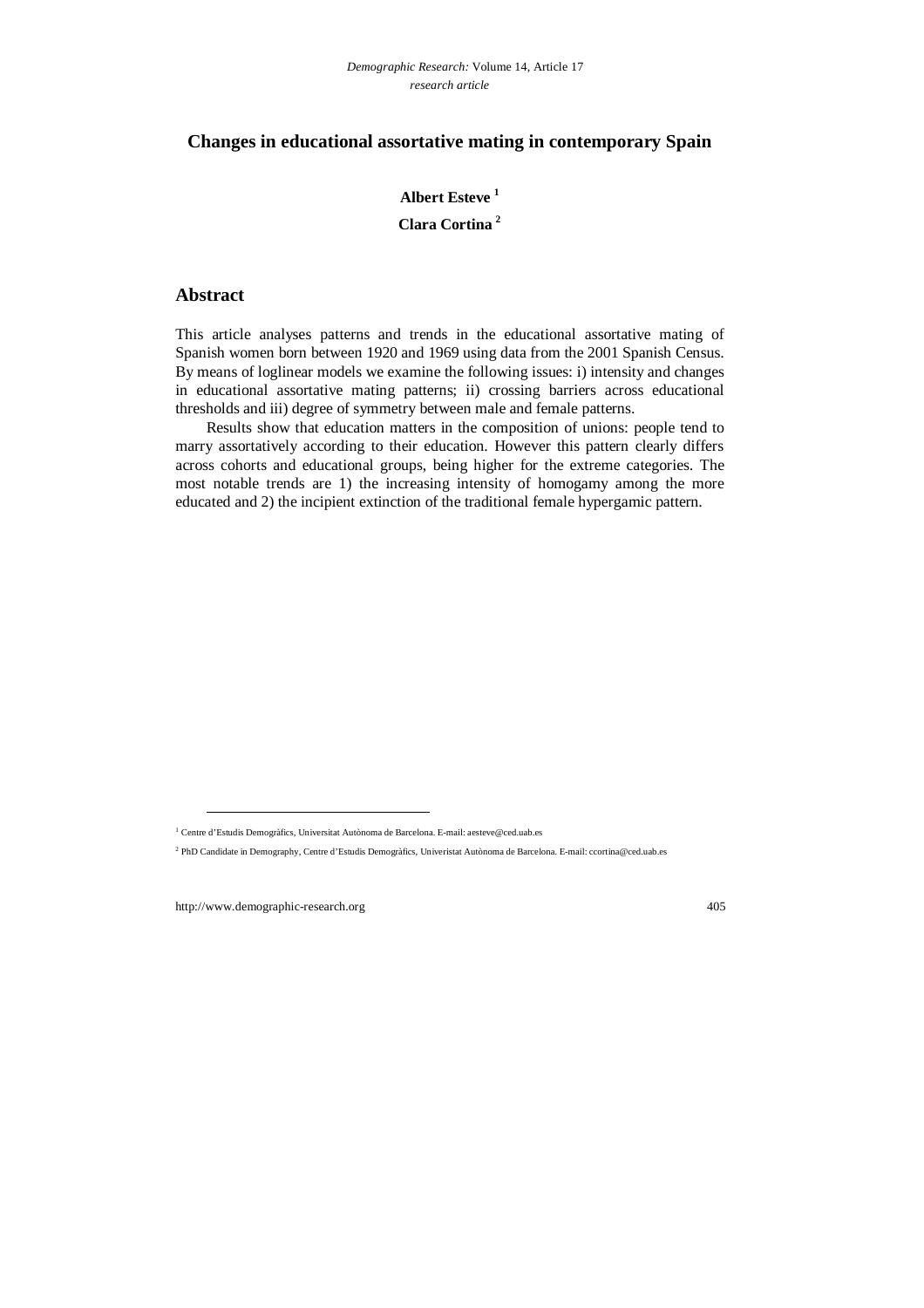# **1. Introduction**

If people were to marry randomly, the probability of an individual marrying in accordance with origin, religion, economic, educational or social status would be solely conditioned by the availability of suitable candidates. The marriage market and its supply and demand of mates would drive the mating process. Nevertheless, scholars agree that individuals do not marry randomly but assortatively in accordance with social and individual characteristics, that is, their origin, religion or educational attainment (Kalmijn, 1998; McCaa, 1993; Mare, 1991; Blossfeld et al., 2003; Smits, Ultee et al.1998; Birkelund, Heldal, 2003; Carabaña, 1994, Esteve, 2005). Individual preferences, institutional influences (family, state and church) and the marriage market itself play an important role in shaping assortative marriage. In contemporary societies, where love is no longer *chosen by another's eyes*<sup>3</sup> and where finding a partner is a mainly voluntary action, researchers have accentuated the importance of individual preferences and affinities in explaining patterns of intermarriage and homogamy, although this should not blind us to structural and institutional factors.

In any case, the romantic but fictitious idea of random mating is useful for analytical purposes because it allows one to compare what should be expected under random circumstances with the observed patterns. The results of this comparison shed light on patterns of union formation and assist in the process of hypothesis specification. From this perspective, this article analyses patterns and trends in the educational assortative mating of Spanish women born between 1920 and 1969 using data from the 2001 Spanish Census. Taking advantage of the theoretical framework found in the literature and using loglinear models, we examine the following issues: i) intensity and changes in educational assortative mating patterns; ii) crossing barriers across educational thresholds and iii) degree of symmetry between male and female patterns.

# **2. Theoretical framework**

Social scientists see marriage as a reflection of social structure and social change (Kalmijn, 1998). Traditionally, marriage has been a useful mechanism for family strategies to improve or consolidate social position. Despite their historical background, assortative marriages are no longer wholly subordinated to family or community interests. Nowadays, individual preferences and marriage market opportunities play the most important roles in shaping mating processes. By taking into consideration both

-

<sup>&</sup>lt;sup>3</sup> The expression was borrowed from Shakespeare's "A midsummer night's dream" (Act 1, scene 1).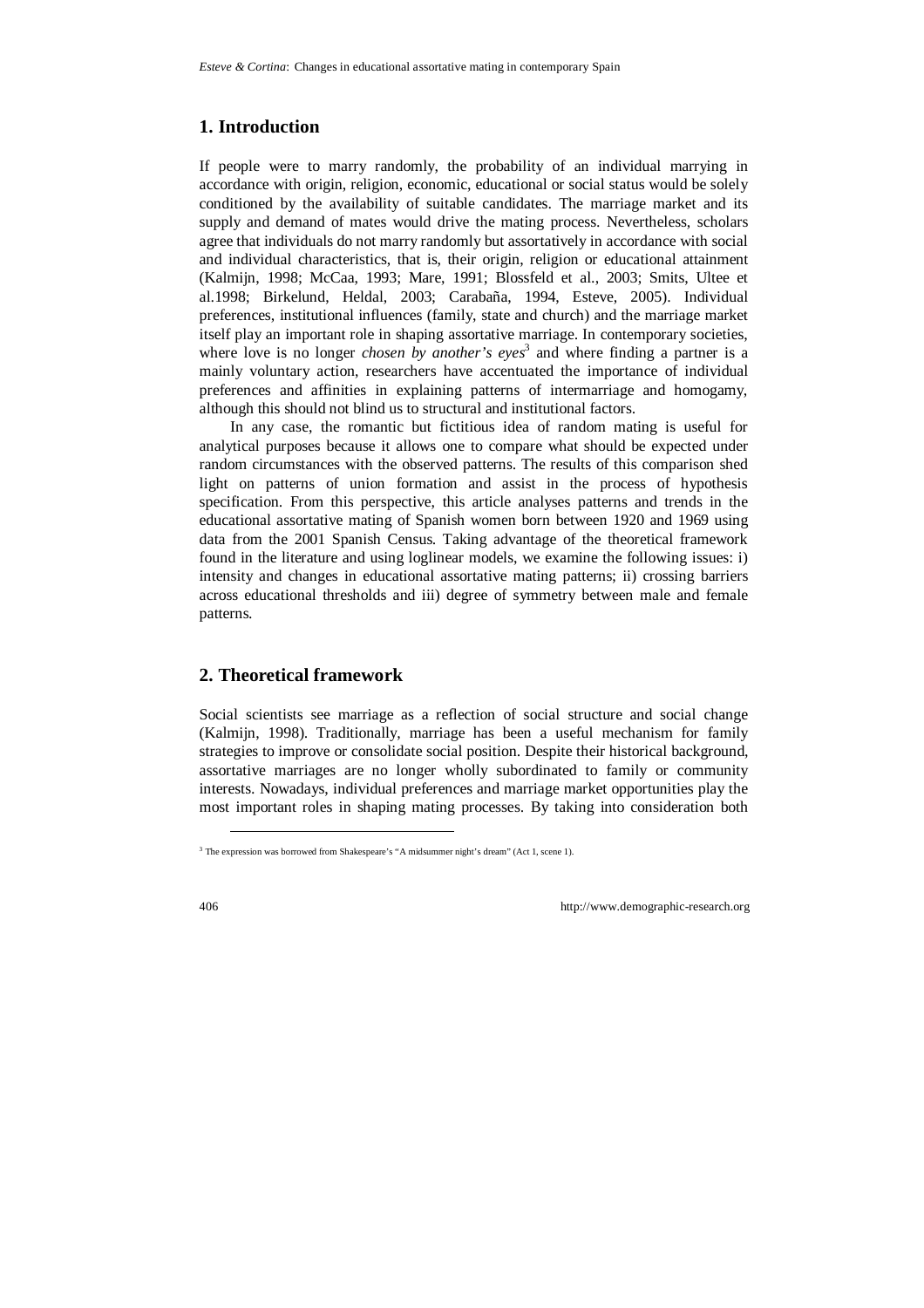dimensions we will get a better understanding of how people find a mate. As Oppenheimer (1988, p.572) puts it: *"Finding a mate is, in part, a function of the relative numbers and dispersion of available members of the opposite sex. However, people do not want to marry just anyone they want to mate assortatively"*.

The influence of individual preferences on decisions to marry has largely been developed by the economists of "New Family Economics" following Gary Becker's seminal work *A Treatise on the Family* (1981). Applying the theory of human rationality to the familiar and intimate decision-making process, mating is defined as an exchange where partners try to maximize their own resources and those of the newly formed union. The optimum, however, is not always achieved because partners face certain restrictions that force them to accept what is merely a good option. These restrictions are imposed, on the one hand, by the normative role still played by the family and social entourage, and, on the other, by the marriage market, which limits marital opportunities through the number of available candidates. Marriage markets are, indeed, the physical and symbolical meeting places of men and women willing to enter a union (Cabré, 1993). Thus, an imbalance in the marriage market will clearly have an effect on mating patterns.

As stated above, the study of marriage is a topic of major interest in a large number of scientific disciplines, including demography, anthropology, economics and sociology, each contributing their own particular view to the study of assortative marriage patterns. Such patterns may be analyzed in accordance with ascribed characteristics, such as family background, religion, or ethnicity, or achieved characteristics, such as levels of educational attainment. In contemporary societies, ascribed characteristics are of decreasing importance in comparison to the predominance of achieved characteristics in raising marital barriers between groups and individuals (Kalmijn, 1998). As an achieved condition, schooling plays a key role in weakening the significance of religion or ethnic background, probably because education is also an indicator of socioeconomic status, which, incidentally, explains the growing interest in considering education into account in most studies of family and marriage.

There are different theories to explain the role of education in assortative mating. From the "New Family Economics" point of view, nuptial unions must be complementary in order to achieve their optimum with the husband specializing in productive work and the wife in reproductive work. Within this framework, the husband's schooling is much more valued than his wife's because of the way it contributes to his professional career. As Oppenheimer (1994) has noted, however, women's entering the labour market has forced us to reconsider this model. The complementary hypothesis is that in a new context where the productive labour of women is more highly valued, men should attach more importance to the schooling of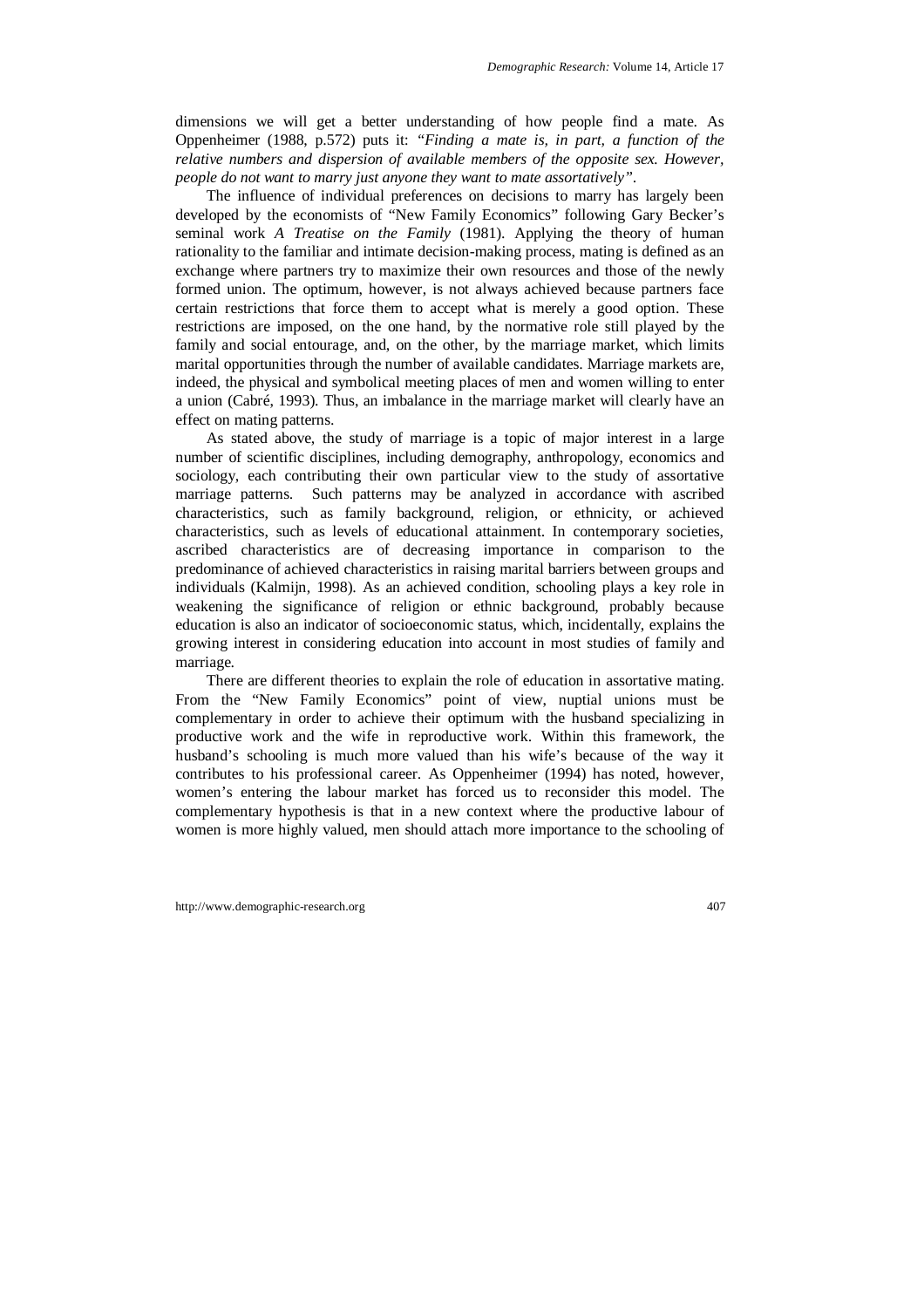women. This change of attitude should have an influence on partner selection and assortative mating patterns. Under these circumstances, a higher degree of homogamy is expected.

Another element contributing to the increase in levels of homogamy is the extension of schooling to young adulthood (Mare, 1991). Staying at school longer increases the chances of meeting and mating with classmates, which means mating with partners of the same educational level. Moreover, the shorter the interval between leaving school and entering union, the higher the probability of forming a homogamous union. This scenario means that higher educated candidates are optimally positioned to marry with the higher educated. This situation forces other groups to marry within their own educational groups, thus, increasing levels of homogamy.

Finally, some scholars have considered macroeconomic variables by establishing links between levels of economic development and patterns of union composition (Smits et al. 1998). This type of approach assumes that education becomes more important for making choices of mates as societies develop and individualism grows. The hypothesis is that levels of homogamy increase in developing countries and decrease when social welfare spreads and, thus, schooling is no longer an indicator of socioeconomic success.

Regardless of the theories and causes that drive assortative mating, researchers are also interested in analyzing its consequences in contemporary societies, which can be observed on an individual or social level. On an individual level, the influence of partners' characteristics and union composition upon family decision making has largely been analyzed with regard to decisions concerning fertility and divorce (González, 2001). On a social level, sociologists have emphasized the role of marriage in the reproduction of social structure (Kalmijn, 1991), regarding union formation as a resource for improving the status of both families and individuals. For assimilation theorists, marriage or, better, intermarrige is conceived both as a cause and a consequence of social assimilation<sup>4</sup>. From this theoretical framework, researchers have largely explored patterns of intermarriage and social interaction between different ethnic, social or racial groups (McCaa, 1993; Pagnini and Morgan, 1990).

# **3. Empirical evidence & research expectations**

Research into educational assortative mating has firstly been focused on the global and specific levels and trends of educational homogamy and secondly on the gender patterns of educational mating. First, global homogamy indexes reflect the propensity

-

<sup>4</sup> In Kalmijn's words "by intermarrying, individuals may lose the negative attitudes they have toward other groups" (Kalmijn 1998, p.396).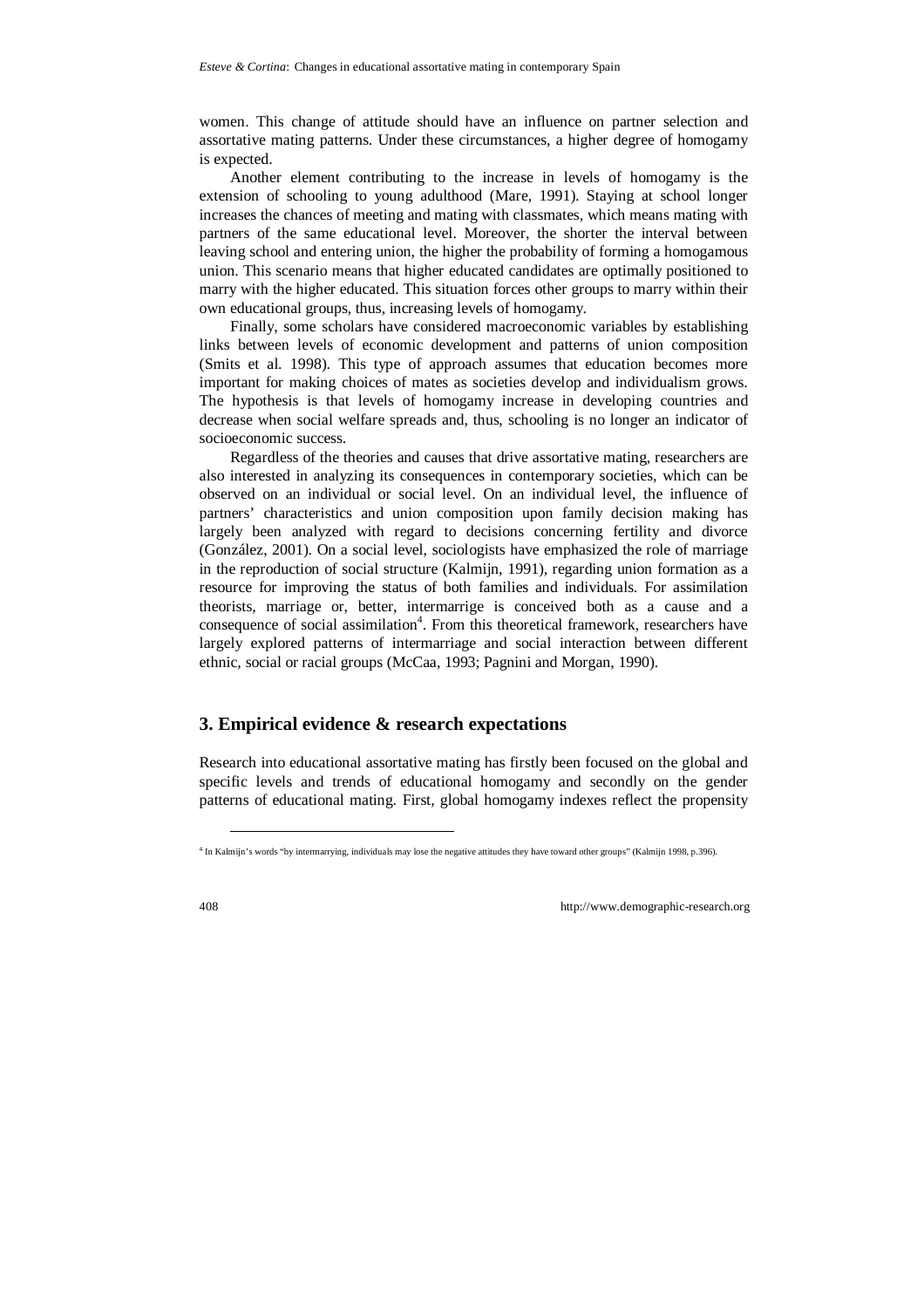of people to marry partners of similar educational attainment, and are measured as summaries of group specific homogamy, which greatly varies throughout educational structure. Thus, the use of specific parameters for each educational category is more appropriate for comparative purposes across time and space. These parameters provide better information about the educational thresholds that restrict intermarriage, which are usually located at both the lower and higher end of the educational hierarchy. Second, differences in gender patterns are measured as propensities to form hypergamous or hypogamous couples, that is, from the female point of view, when women marry up and when women marry down respectively.

All of these questions have been dealt with in a considerable number of case studies and also in some cross-national studies involving countries from all over the world. Even though multiple data and methods were used in these studies, the results as a whole offer a diverse but puzzling perspective of patterns and trends in educational homogamy in different countries during the XXth century, in particular during the last fifty years.

Levels of global educational homogamy tended to remain constant or otherwise to decrease during the final decades of the XXth century in such West European countries as France (Forsé, Chauvel 1995), Great Britain (Halpin, Chan 2003), Norway (Birkelund, Heldal 2003), and Spain (González 2003, Cortina 2004) and in such East European countries as the Czech Republic, Slovakia and Hungary (Katrnák 2005). However, this global and somewhat coincident trend differs from the one described by Schwartz and Mare (2005) for the United States, where there is a long tradition of research into assortative mating. Levels of educational homogamy in the US decreased until 1960 and then started recovering until 2003, as a result of a decrease in intermarriage both of the highest and the lowest educated groups with other educational groups.

Indeed, differences in global trends of homogamy are counterbalanced on the specific level, the homogamy patterns of each educational group being much more similar among them. As in the US, in those European and Latin American countries for which we have evidence, researchers have indicated an increase in homogamy among people with higher levels of educational attainment. This has been related to (i) the increasing number of both men and women with tertiary studies resulting from intense and continued educational expansion; (ii) a decrease in the time-gap between leaving school and entry in union, which is responsible for the major homogeneity of the pool of candidates that study until late (Mare 1991); and (iii) the change in expectations for marriage, which tends towards being gender equal. At the bottom of the educational structure we found some similarities between countries in terms of the less educated, who are universally becoming marginalized in the partner selection process. Therefore,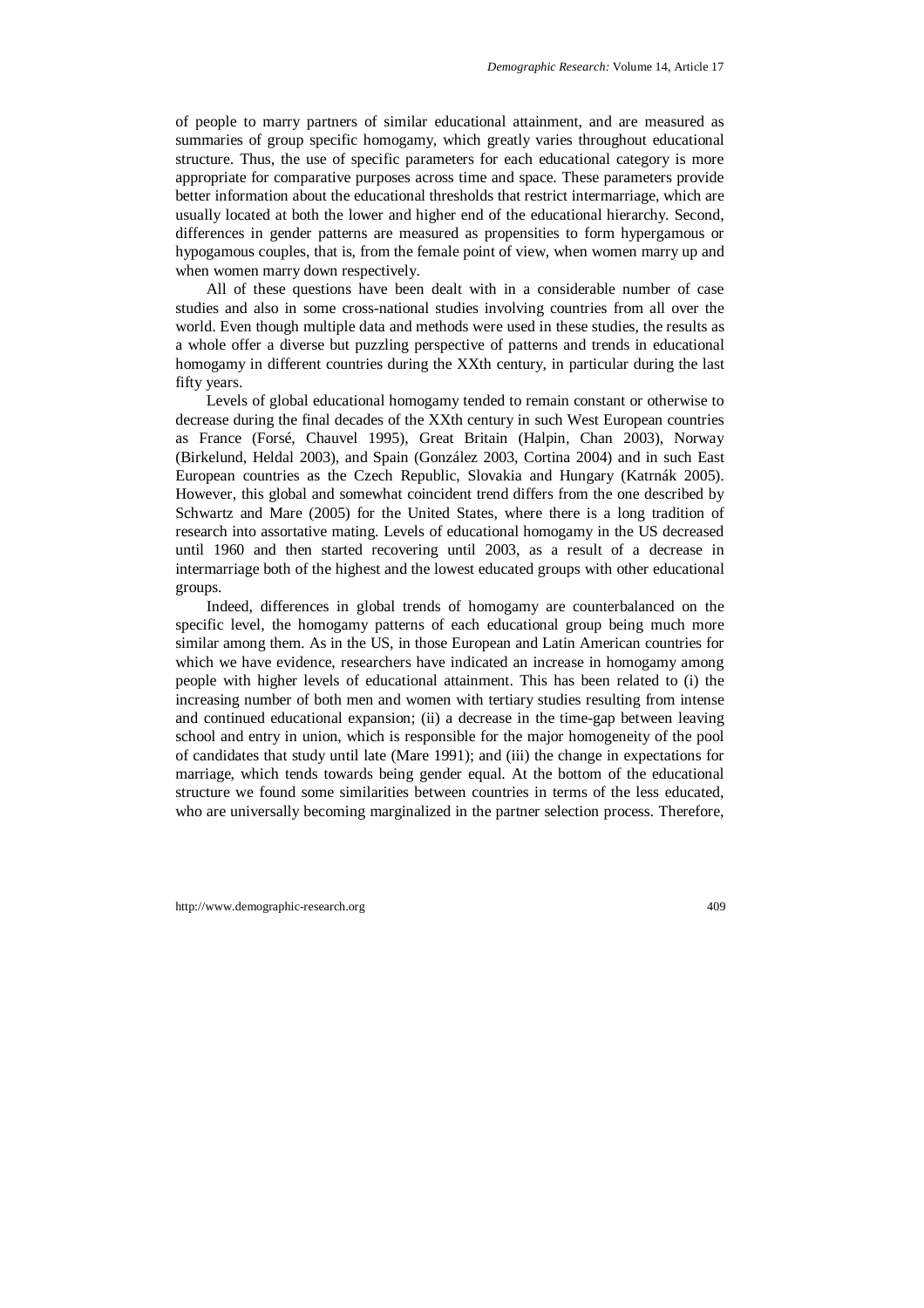the most important barriers are fixed at the top and bottom of the educational hierarchy and the medium educational categories present the lowest levels of homogamy.

Analyses of gender symmetry in marital patterns have mostly been developed in countries where gender inequalities are high, such as, for example, in Latin America, where researchers have particularly analyzed the transformation of the female hypergamic pattern; comparing the cases of Mexico and Brazil, Esteve and McCaa (2005) have shown how levels of homogamy have relaxed in both countries, but that the difference between them lies in the prevalence of the traditional female hypergamic pattern, which has regressed spectacularly in Brazil but has remained active in Mexico. In that sense, the Brazilian transformation is similar to the one previously experienced in such developed countries as the US (Qian 1998), where gender distinctions have lost their strength. Again, changes in mating preferences as a result of the increasing value of female schooling and changes in the educational distribution that filled the gap between men and women are mentioned as major reasons for transforming the classical female hypergamic pattern.

The purpose of our work is to explore educational assortative mating patterns in Spain in the context of the decrease in global homogamy patterns across XXth century Spanish cohorts (Cortina 2004). Using a generalized odds ratio, called H (Bierkelund 2003), Cortina demonstrated how the propensity to marry homogamously in Spain decreased steadily across cohorts by 17% between the 1920-24 female cohort and that of 1965-69. We are now interested in examining specific homogamy patterns for each educational group and gender differences in assortative mating. Therefore, we ask a) how prone have people been to marry homogamously in accordance with their level of educational attainment and b) how prevalent has the tendency been for women to marry up. Based on previous empirical results for other countries and theories used to explain patterns of educational homogamy, we now approach the treatment of these research questions with some preliminary expectations.

First, we expect the global pattern of homogamy of decrease across cohorts not to apply to the higher educated group, an increase in the marital barrier between the highest educated group and the other categories being expected instead. Our expectation is based on the hypothesis of major gender symmetry in partner choice (both men and women share the same preferences for higher educated candidates in the marriage market, Oppenheimer 1994) and of major homogeneity of the marriage market for the higher educated (Mare 1991).

Second, considering the value acquired by the schooling of women in marital selection and the fact that the educational distribution of women tends to be equal to the distribution of men, we will not expect the traditional pattern of female hypergamy to be maintained. Like in other European countries and especially in those countries, like Brazil (Esteve, McCaa 2005), where educational expansion has considerably reduced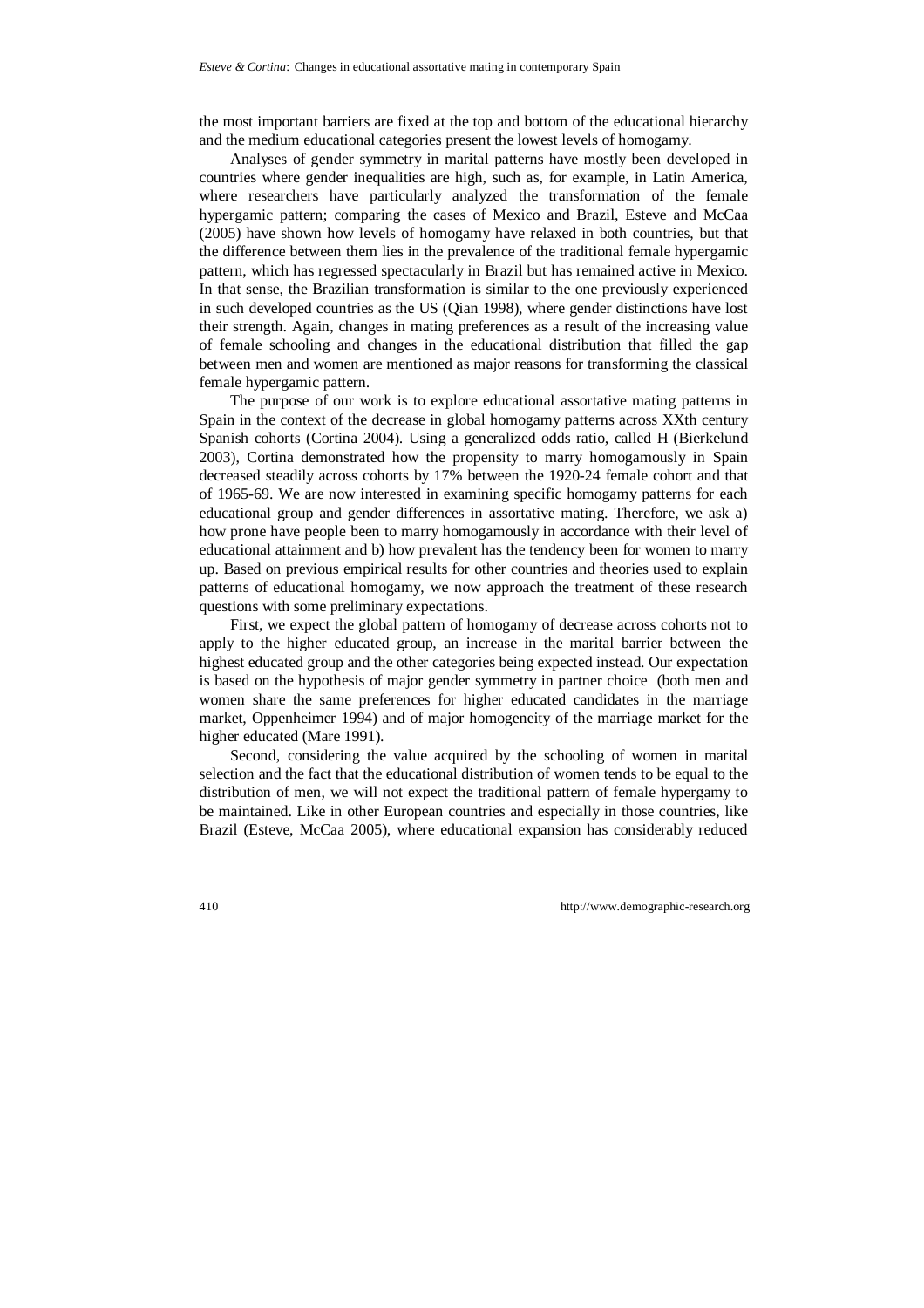major educational gender differences, we expect the prevalence of female hypergamy among heterogamous unions to decrease and lead to major heterogeneity and a greater presence of the inverse combination.

## **4. Data**

The data used in this research came from the Spanish 2001 Population Censuses, the results of which are distributed in tabular form via the *Instituto Nacional de Estadística's* website (www.ine.es). The structure of the data is simply the tabulation of unions by the husband's educational attainment, the wife's educational attainment, and the wife's birth cohort (Table 1). For theoretical and analytical reasons, we consider all kind of unions regardless of their *de facto* or *de jure* condition. Given that we propose to explore overall interaction patterns and trends between levels of educational attainment, it would be distracting to consider differences between *de facto* and *de jure* unions or to take into account other variables, although future research may address these issues. Since consensual unions amount to less than 4% of the total (with differences between birth cohorts: 1.7% for 1920-29 and 7.2% for 1960-69), distinguishing between the type of union makes little difference. Moreover, consensual unions alone do not produce reliable results given the diversity of forms hidden within them. For instance, only 8.8% of the females born during 1920-29 and living in consensual union were single. On the other hand, the proportion of single females born during 1960-69 living in consensual union rises to 45.5%. So, to avoid misleading interpretations, the distinct nature of consensual unions would require separate treatment.

The level of educational attainment studied here is the one reported at the time of the census and, thus, it may not be the same as the one at the time the union was formed. However, we do not believe that this factor, imposed by the availability of data, will significantly bias our results because the level of education achieved barely changes after marriage. Marriage typically occurs after leaving school.

From the 10 levels of educational attainment provided by the Spanish 2001 Population Census, we have recoded the initial distribution in five groups: less than primary completed; primary completed (at least 5 years of school); lower secondary (currently the limit of compulsory schooling); higher secondary; and tertiary education. This classification is analytically useful and coherent with the main divisions of the educational system in Spain.

Using the female year of birth as a reference, we constructed five decennial groups of birth cohorts, from 1920-29 to 1960-69, covering a range of ages from 32 to 81 years of age at the time of the census. At 32 years of age, the proportion of ever married or in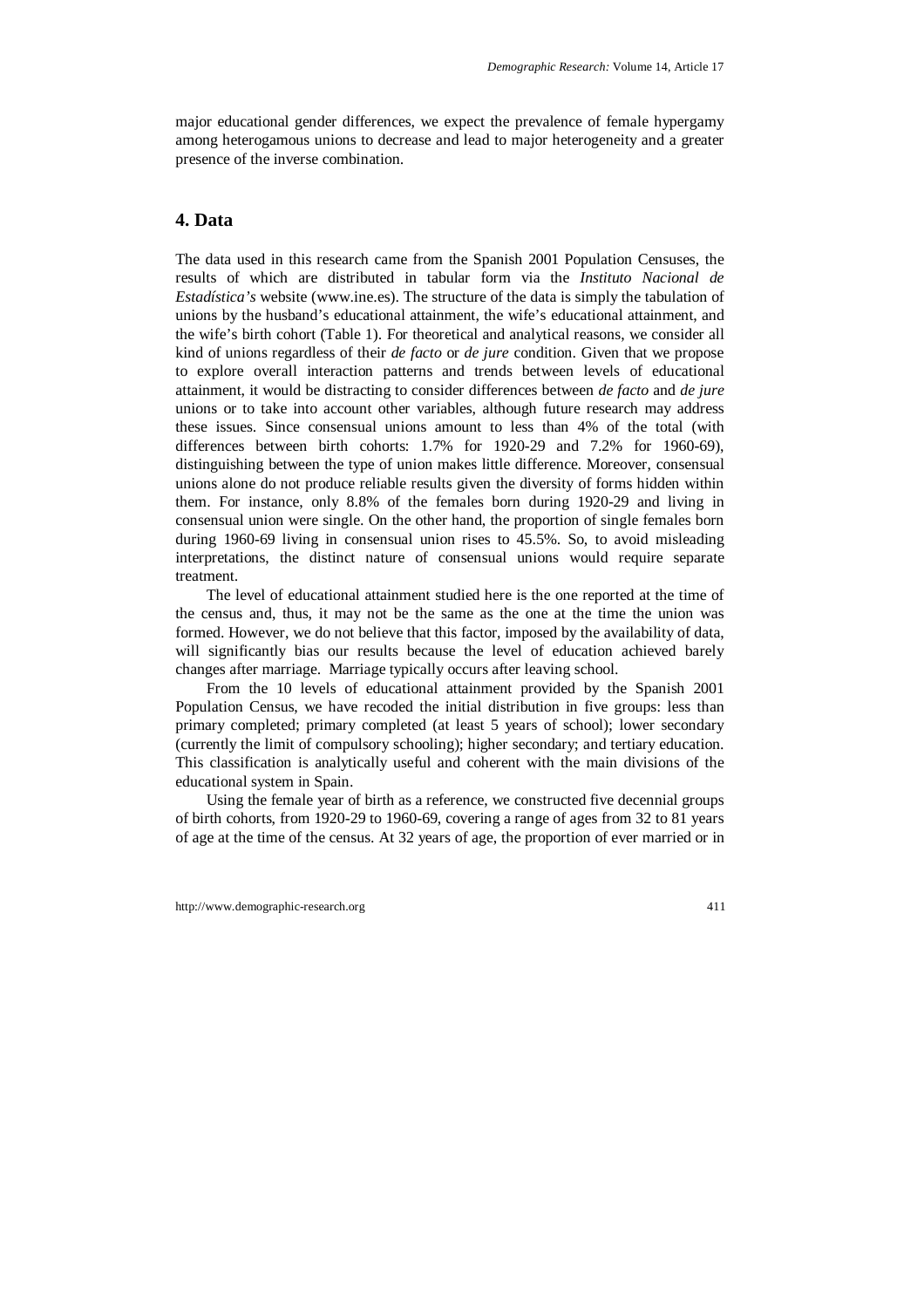union for a specific cohort is close to its final proportion. By selecting younger ages, there is a risk of not including those individuals that are postponing their union, probably for educational reasons.

Analysis of patterns of homogamy are usually based either on newlyweds obtained from continuous survey or on prevailing marriages from cross-sectional data which are then classified in consideration of the age at marriage or the age of one or both spouses in order to identify temporal changes.

Using data from the 2001 population census to explore patterns of educational assortative mating for prevailing marriages that occurred in the somewhat distant past is, undoubtedly, a source of concern due to likely selection problems, especially among older cohorts. Marital dissolution and educational upgrades after marriage play an increasingly important role in explaining the intensification of the degree of homogamy within cohorts over time (Schwartz, Mare 2003). Research shows that homogamous couples are more stable than heterogamous ones (Kalmijn 1991). Newlywed data from vital statistics would solve this selection problem, but vital statistics in Spain do not report educational attainment of the partners and, moreover, our analysis would have to be limited only to formal unions. So, in Spain, censuses are the most reliable source for our research purposes, even though they have their limitations too.

Unfortunately, the Spanish census of 2001 does not report the age at marriage and, thus, it is not possible to control for the duration of marriage in order to estimate either likely selection biases related to that duration or to the age gap between leaving school and entering a union. We could instead have used previous censuses to compare cohorts at the same age, but microdata is only available for the 1991 census. When microdata for earlier censuses becomes available, it will be possible to test whether, for example, patterns of homogamy for women currently in unions differ significantly from those whose unions were broken, such as the widowed, separated or divorced. We separately analyzed data for the 1991 Population census of Spain to compare educational background within cohorts at two different points in time. For those cohorts born before 1950 there are no substantive differences between the average level of education reported in 2001 compared to 1991, although the average level is systematically higher in 2001. Differences between the two censuses increase for cohorts born from 1950 on as a result of the education attained during this period, but these differences are the same for all living arrangements (in couple, divorced, or widowed). Besides, we tested the same set of loglinear models using the 1991 data and the conclusions from this additional analysis were the same as those reached with the 2001 data that we will present next.

Based on the 2001 data, the effects of widowhood and divorce must be recognized among older cohorts, but it is not readily obvious that the effects of bias introduced by union dissolution on observed patterns of homogamy are significant, that is, that current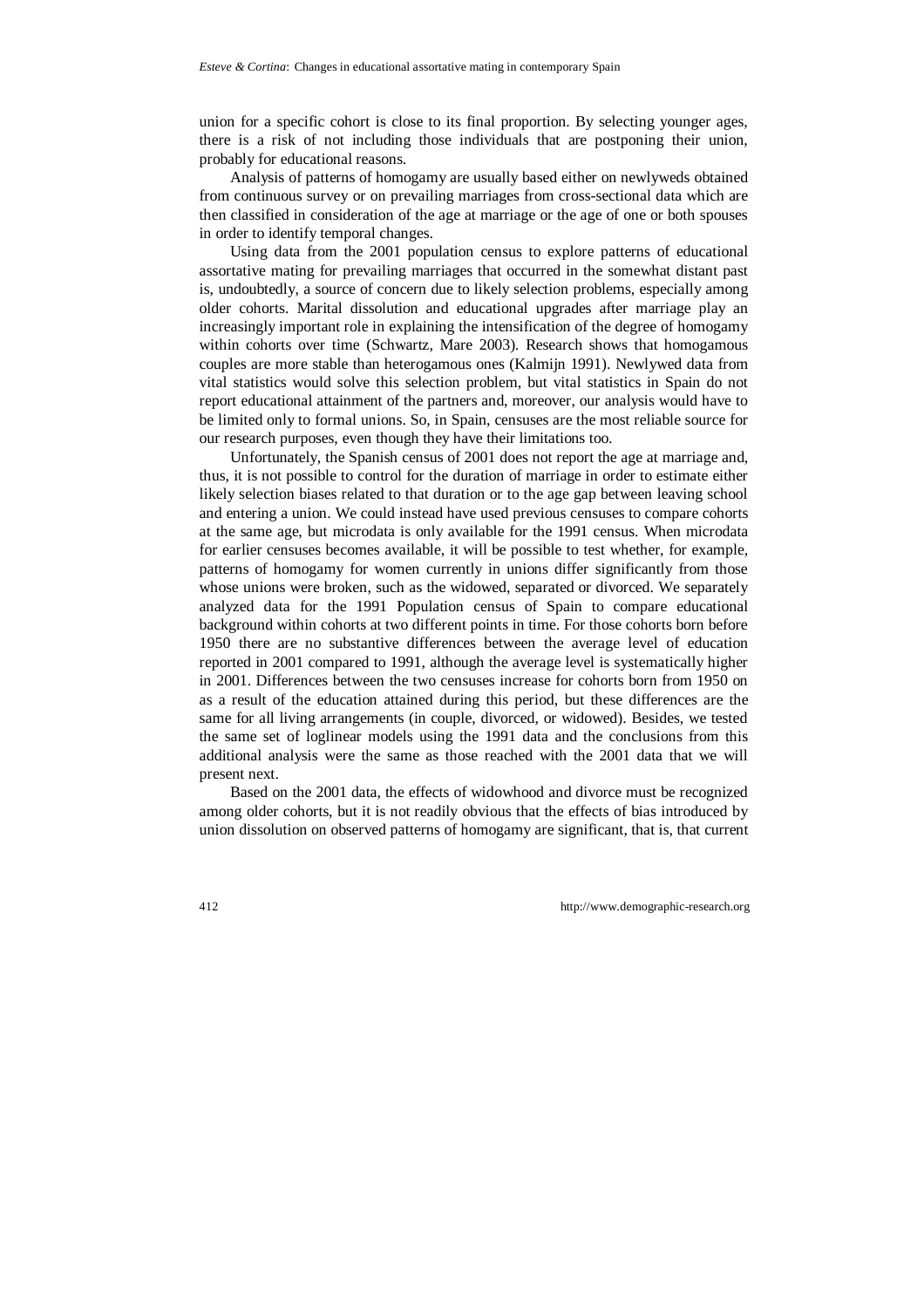unions are not representative of the distribution at initial formation. Divorce rates among older cohorts are extremely low. The proportion of women either separated or divorced ranges from 0.9% for the 1920-29 cohort to 3.1% for the 1960-69 cohort. It is worth remembering that in Spain the law authorizing divorce was passed in 1981, so divorce was not an option for most of these couples until that year. Compared to the case of Norway, where a similar approach was taken to explore educational homogamy, divorce rates in Spain are notably lower (Bierkelund 2003).

Estimates of the incidence of remarriage are not readily available from the census microdata. There is a lack of information about first marriages. However, given the singularity of the Spanish case, where divorce is not extended, we expect remarriage rates among older cohorts to be low.

The proportion of women born during 1920-29 who were widowed and not living in unions was 44% in the 2001 census. For women born one decade later, the proportion drops to 20%. Since there is no evidence that union disruption due to the death of one of the partners is dependent on the degree of similarity between the level of educational attainment of the spouses after controlling for the age gap between them, we do not expect large biases among older cohorts. In any case, as was to be expected, if the propensity for homogamy was higher for couples where neither or only one of the partners survived, selection bias could affect our results by strengthening rather than reversing the overall patterns observed.

By now it should be apparent that our analysis is cross-sectional, not longitudinal. On the other hand, the analysis of educational homogamy using census data taking age into account is tenable because, first, it is widely recognized that education is largely complete by the age of 32 (the youngest age that we consider); second, the incidence of divorce and remariage is relatively low; and, third, we don't expect the probability of widowhood to depend on the similarity of education of the partners. The remaining unions, although observed after they were initiated, are still representative of the original distribution, at least to illustrate the main interaction patterns between different levels of educational attainment.

# **5. Loglinear models**

Loglinear models are commonly used to explore patterns of interaction between two or more variables (Knoke and Burke, 1980). Unlike logistic regression analyses (or related methods, such as event history analysis), loglinear models offer three characteristics that make them particularly appropriate for analyzing patterns of assortative marriage. First, loglinear models do not require any distinction between dependent and independent variables. Instead, loglinear models measure the association between two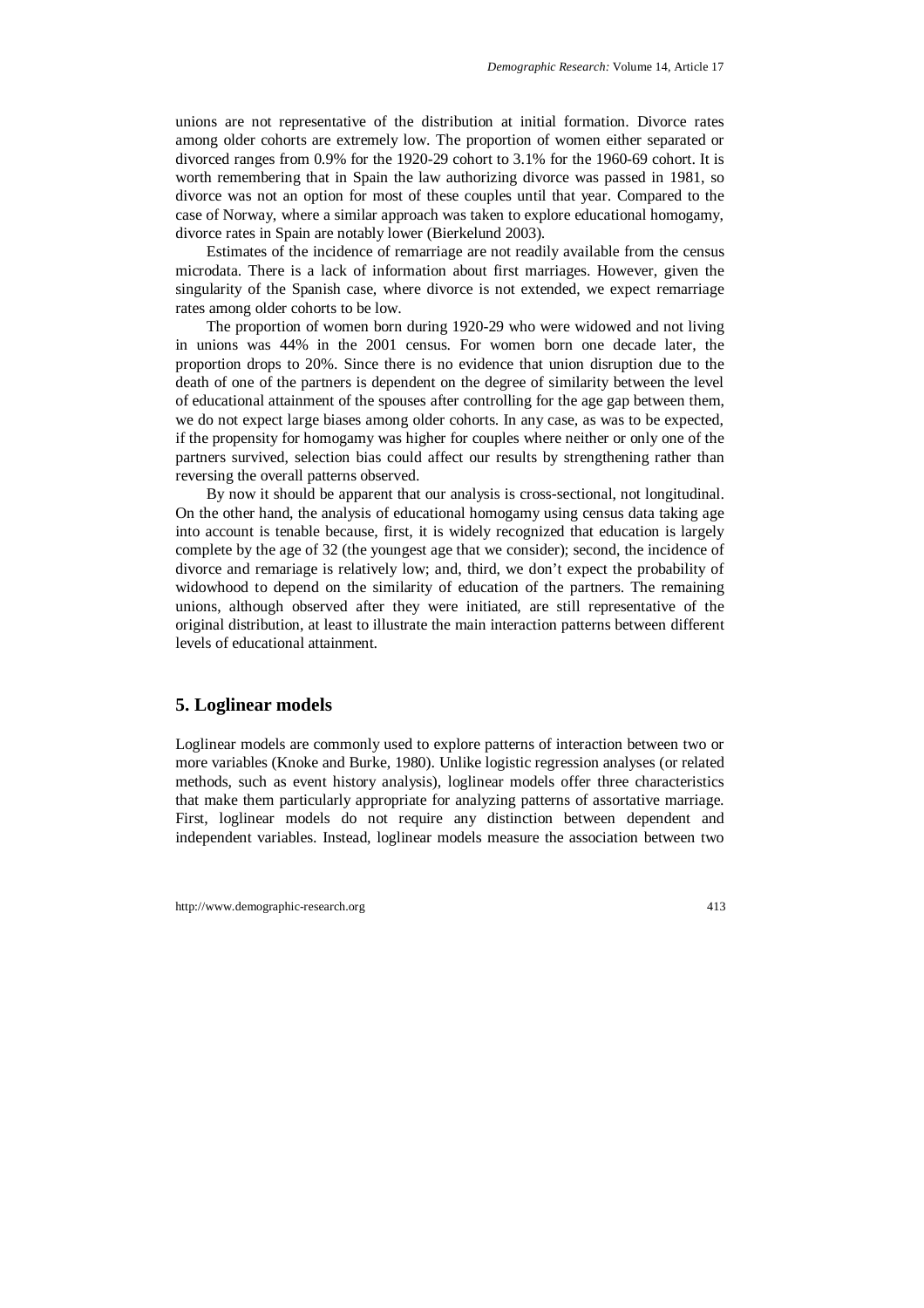or more variables beyond what is imposed by their marginal distributions. Second, loglinear models offer a more comprehensive view of the marriage market, involving all possible interactions without requiring each one to be dealt with separately. The method provides, therefore, a wide-angle vision of the marriage market that does not force segmentation into multiple combinations or transitions that, in most cases, are interdependent. Third, and no less important, loglinear models provide parameters for each specific effect in a hierarchical way, for example, the effect of belonging to group A, the effect of belonging to group B, and the effect of belonging to group A and B at the same time, which, in this case, can be used as an indicator of net association between categories.

Loglinear models allow us to formulate hypotheses of patterns of educational assortative mating. For explanatory purposes, we start with the most basic hypothesis, the model of independence, which can be estimated as follows:

$$
\log f_{ij} = \mu_0 + \mu_i + \mu_j \tag{1}
$$

where  $\log f_{ij}$  is the natural logarithm of the expected frequency for row *i* and column *j*;  $\mu_0$  the constant;  $\mu_i$  parameter of row *i*;  $\mu_j$  parameter of column *j*.

In terms of educational homogamy, this model assumes that there is no relationship between educational attainment of men and women net of the marginal distribution of the schooling of the partners. At the other extreme, the saturated model assumes a specific interaction for each and every combination, computing, therefore, as many parameters as there are combinations. In mathematical terms, this model can be formulated as follows:

$$
\log f_{ij} = \mu_0 + \mu_i + \mu_j + \mu_{ij} \tag{2}
$$

where  $\mu_{ij}$  is the additional parameter of row *i* and column *j*.

Although the saturated model exactly reproduces the observed data, it is of no substantive interest and offers no parsimony whatsoever. However, between the independent and the saturated models, there are other model arrangements that, with more or less parsimony, may bring some interesting insights to our analysis.

Figure 1 shows the topological structure of the parameter of the main hypothesis explored in this research. Technically, these structures are known by the following names: *Quasi-Independence plus corners (E)*, *Crossing parameters (X)*, *Symmetry (S)*, and *Asymmetry (A)* which, in this analysis, correspond to Educational Homogamy, Educational Barriers, Gender Symmetry and Female Hypergamy, respectively.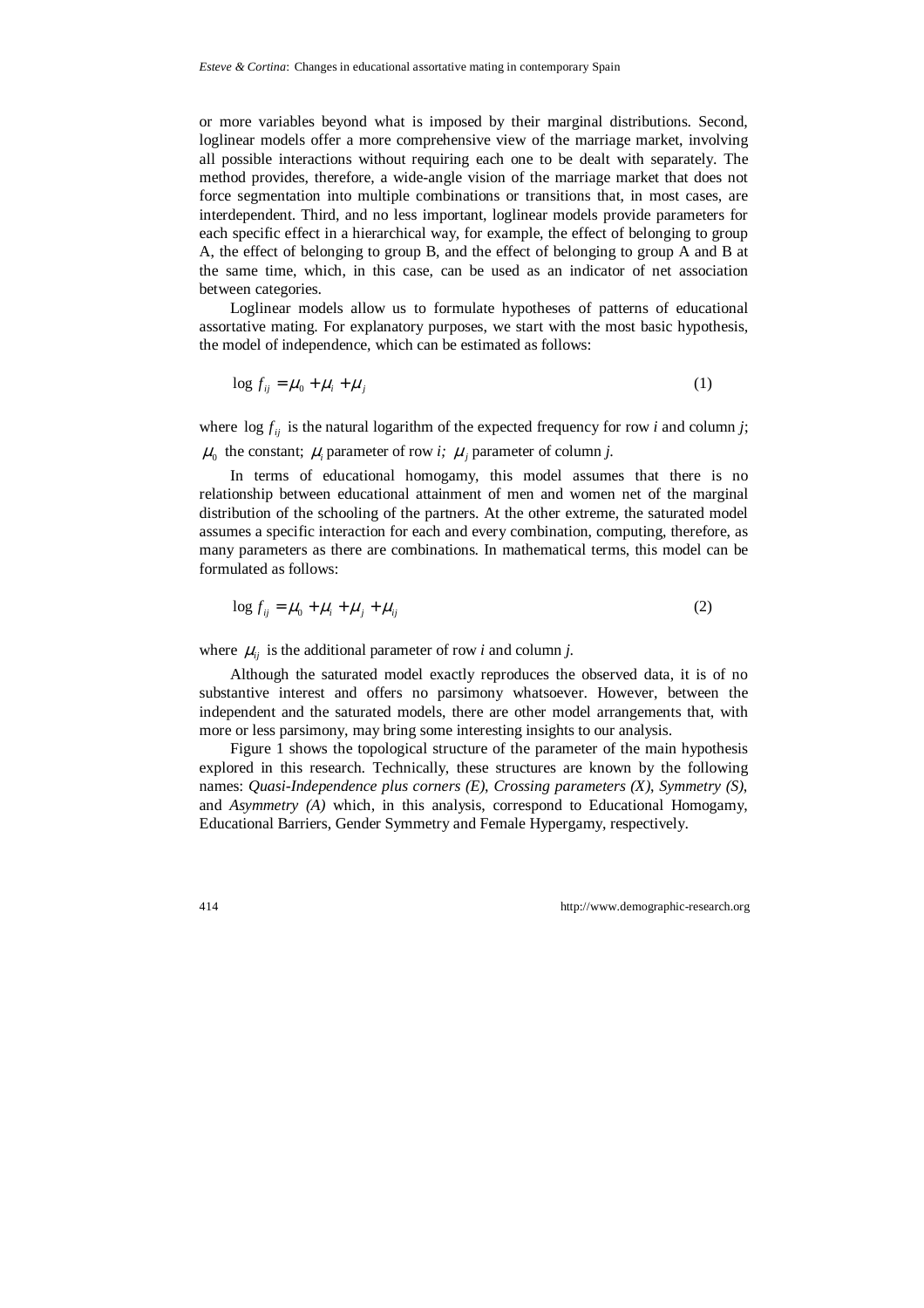In a contingency table with two categorical variables that share the same categories, it is common to observe that cells along the diagonal encompass more cases than expected under random circumstances. In this context, it is appropriate to explore the quasi-independence condition that assumes independence everywhere but on the diagonal. Quasi-independence plus corners (E) assumes that the corners, in our case cells [1,2], [2,1] [4,5], [5,4], do not fulfill the condition of independence either and must therefore be differentiated from the remaining cells.

The crossing parameters model is used to measure the social distance between spouses by means of estimating the crossing parameters, which allows for an examination of educational intermarriage and heterogamy (Blackwell 1998). The crossing parameters model used in this research suppresses cells [2,2], [3,3], [4,4], which converts it into a quasi-crossing parameters model. Compared with the quasiindependence plus corners model, the quasi-crossing parameters model focuses on movement across educational groups and off-diagonal locations where the former examines the strength of the diagonal effect, thus, the tendency towards educational homogamy. Both models are somewhat complementary but offer different perspectives of educational assortative mating patterns. While the QI+C provides a set of parameters for each homogamous educational pairing, the combination of crossing effects reflect the difficulty to marry in a particular educational group. Thus, if homogamy within the higher educated group is high, the difficulty to marry someone with a higher education will also be high. For those interested, Mare (1991), Blackweel (1998) and Qian (1998) offer an extended explanation of how to build the crossing-parameters type of model involved in this paper, although the three papers offer alternative ways of presenting the results.

Finally, the gender symmetry (S) model tests whether the probability of partnering between *i* and *j* is the same as that for *j* and *i*. In other words, taking into account the marginal distribution of the schooling of husbands and wifes, the probability of a marriage between two individuals of unequal schooling is unaltered by whether it is the husband or the wife that has more schooling. In addition, to test the existence of a uniform tendency among men or women to marry up or down, we estimate a female hypergamy parameter (A), following Mare's example (1991).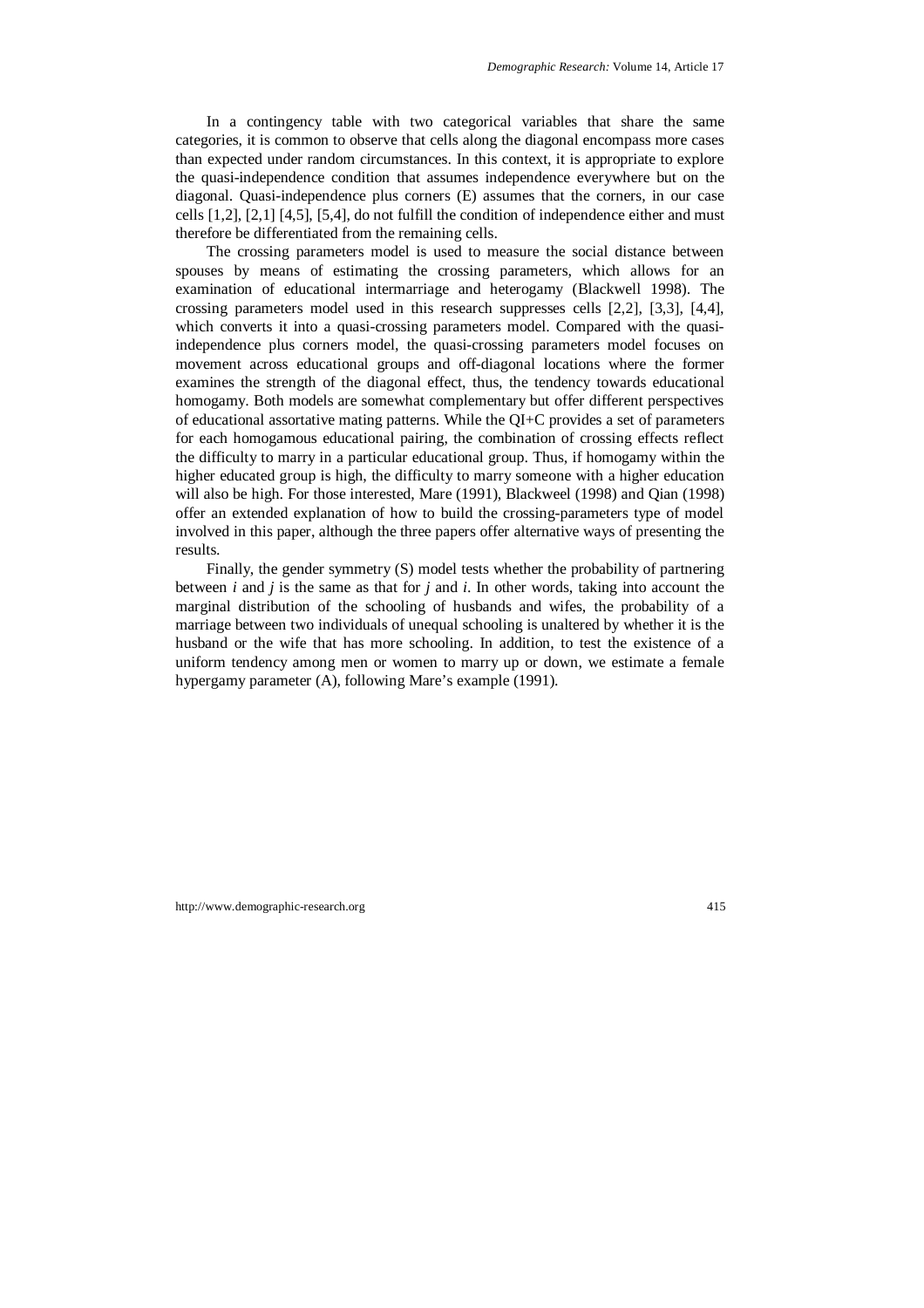#### **Figure 1: Topology of selected models of educational assortative mating**

| <b>Educational Homogamy (Quasi Independence</b><br>+ corners) |                        |                          |                |                          |                   | <b>Educational Barriers (Crossing parameters)</b> |                |                          |                          |                              |                |          |
|---------------------------------------------------------------|------------------------|--------------------------|----------------|--------------------------|-------------------|---------------------------------------------------|----------------|--------------------------|--------------------------|------------------------------|----------------|----------|
|                                                               | Women                  |                          |                |                          |                   | Women                                             |                |                          |                          |                              |                |          |
|                                                               |                        | $\mathbf{1}$             | $\mathfrak{2}$ | 3                        | $\overline{4}$    | 5                                                 |                | $\mathbf{1}$             | $\mathfrak{2}$           | 3                            | $\overline{4}$ | 5        |
| Men                                                           | $\mathbf{1}$           | $\mathbf{1}$             | 6              | $\overline{\phantom{a}}$ |                   |                                                   | $\mathbf{1}$   | $\overline{\phantom{a}}$ | v1                       | v1v2                         | v1v2v3         | v1v2v3v4 |
|                                                               | $\overline{2}$         | $\overline{7}$           | $\overline{c}$ |                          |                   |                                                   | $\mathfrak{2}$ | v1                       | $\overline{\phantom{m}}$ | v2                           | v2v3           | v2v3v4   |
|                                                               | 3                      |                          |                | 3                        |                   |                                                   | 3              | v1v2                     | v2                       | $\qquad \qquad \blacksquare$ | v3             | v3v4     |
|                                                               | $\overline{4}$         |                          |                |                          | $\overline{4}$    | 8                                                 | $\overline{4}$ | v1v2v3                   | v2v3                     | v3                           | $\overline{a}$ | v4       |
|                                                               | 5                      |                          |                |                          | 9                 | 5                                                 | 5              | v1v2v3v4                 | v2v3v4                   | v3v4                         | v4             |          |
|                                                               | <b>Gender Symmetry</b> |                          |                |                          |                   | <b>Female Hypergamy</b>                           |                |                          |                          |                              |                |          |
|                                                               | Women                  |                          |                |                          |                   |                                                   | Women          |                          |                          |                              |                |          |
|                                                               |                        | $\mathbf{1}$             | $\overline{c}$ | 3                        | $\overline{4}$    | 5                                                 |                | $\mathbf{1}$             | $\overline{c}$           | 3                            | $\overline{4}$ | 5        |
| Men                                                           | $\mathbf{1}$           | $\overline{\phantom{a}}$ | $\mathbf{1}$   | $\overline{c}$           | 3                 | $\overline{4}$                                    | $\mathbf{1}$   |                          |                          |                              |                |          |
|                                                               | $\overline{2}$         | $\mathbf{1}$             | $\overline{a}$ | 5                        | 6                 | $\overline{7}$                                    | $\overline{2}$ | 1                        |                          |                              |                |          |
|                                                               | 3                      | $\overline{2}$           | 5              | $\overline{\phantom{a}}$ | 8                 | 9                                                 | 3              | $\mathbf{1}$             | $\mathbf{1}$             |                              |                |          |
|                                                               | 4                      | 3                        | 6              | 8                        | $\qquad \qquad -$ | $10\,$                                            | $\overline{4}$ | 1                        | $\mathbf{1}$             | 1                            |                |          |
|                                                               | 5                      | $\overline{4}$           | $\overline{7}$ | 9                        | 10                |                                                   | 5              | 1                        | 1                        | 1                            | 1              |          |

# **6. Results**

Table 1 shows the relative distribution of the 8,201,278 Spanish unions considered in our study, by the schooling of both partners and broken down by the wife's birth cohort. A cursory examination of the marginal distributions reveals the dramatic educational expansion experienced by Spanish cohorts in recent decades. During XXth century, the Spanish population increased its overall levels of educational attainment thanks to the promotion of universal access to education and the extension of compulsory schooling to the mid-teens. These processes reduced traditional gender differences, as seen among the younger cohorts.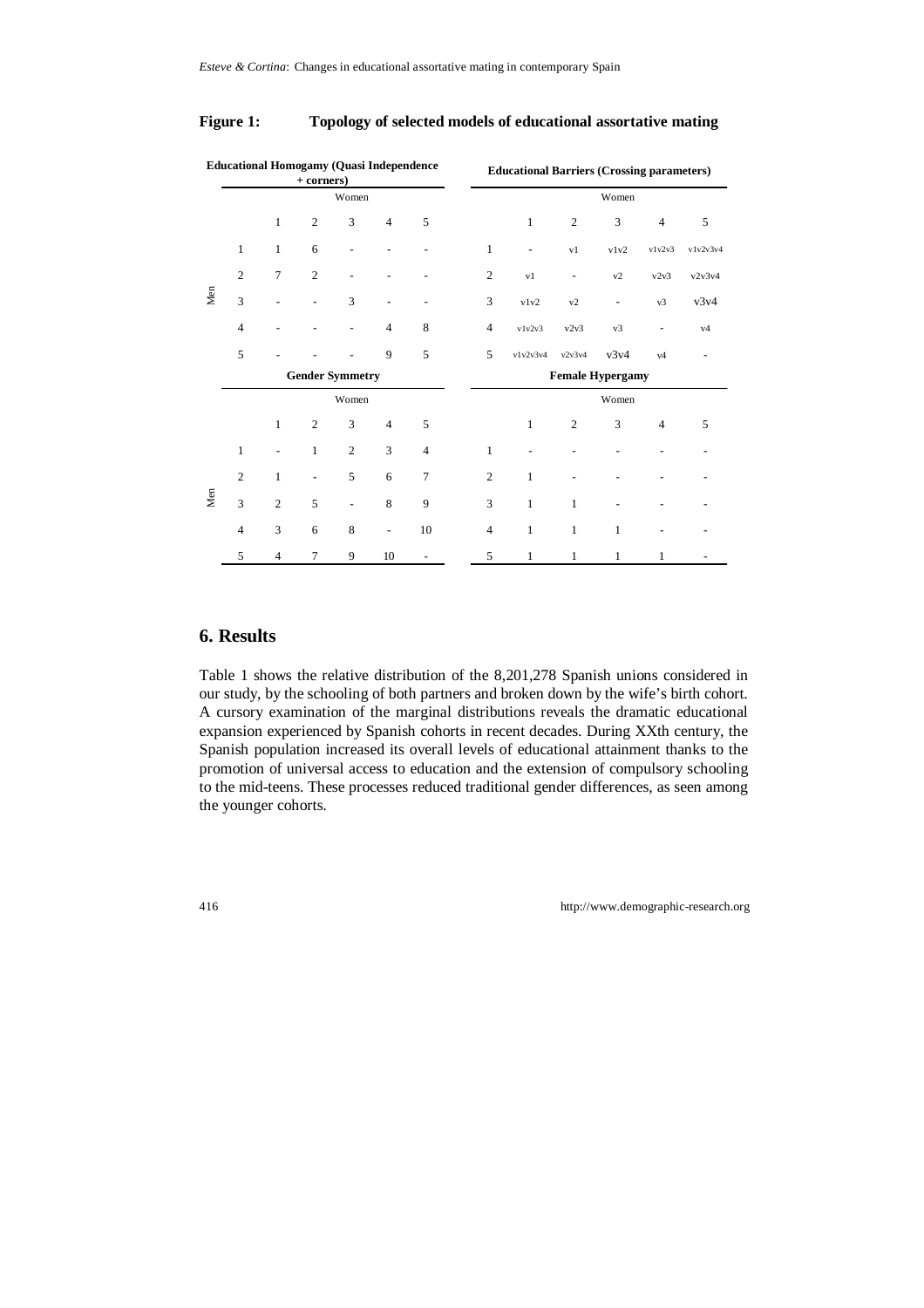| Women                   |             |           |           |           |           |       |                  |          |
|-------------------------|-------------|-----------|-----------|-----------|-----------|-------|------------------|----------|
| Men                     | Primary not | Primary   | Lower     | Higher    | Tertiary  |       |                  | %        |
|                         | completed   | Completed | Secondary | Secondary | Education | Total | $\boldsymbol{N}$ | Homogamy |
| 1920-29                 |             |           |           |           |           |       |                  |          |
| Primary not completed   | 39,89       | 2.68      | 0.36      | 0.18      | 0.07      | 43,18 |                  |          |
| Primary completed       | 5,06        | 30.34     | 0,78      | 0,34      | 0.20      | 36,72 |                  |          |
| Lower Secondary         | 1,19        | 2,44      | 6,07      | 0,34      | 0,18      | 10,22 |                  |          |
| <b>Higher Secondary</b> | 0,70        | 1,86      | 1,33      | 1,25      | 0,30      | 5,44  |                  |          |
| Tertiary education      | 0,31        | 1,12      | 1,02      | 0,98      | 1,02      | 4,44  |                  |          |
| Total                   | 47,15       | 38,43     | 9,56      | 3,09      | 1,77      | 100   | 693951           | 78,57    |
| 1930-39                 |             |           |           |           |           |       |                  |          |
| Primary not completed   | 32,94       | 2.71      | 0,51      | 0,19      | 0,07      | 36,42 |                  |          |
| Primary completed       | 4,80        | 29,90     | 1,25      | 0,41      | 0,23      | 36,60 |                  |          |
| Lower Secondary         | 1,50        | 3,25      | 8,48      | 0,51      | 0,27      | 14,02 |                  |          |
| <b>Higher Secondary</b> | 0.76        | 2.26      | 2.01      | 1,61      | 0.46      | 7,10  |                  |          |
| Tertiary education      | 0,27        | 1.19      | 1,43      | 1,33      | 1,65      | 5,86  |                  |          |
| Total                   | 40,26       | 39,31     | 13,69     | 4,06      | 2,68      | 100   | 1353203          | 74.58    |
| 1940-49                 |             |           |           |           |           |       |                  |          |
| Primary not completed   | 16,92       | 2,40      | 0,90      | 0,21      | 0,07      | 20,50 |                  |          |
| Primary completed       | 3,23        | 25,34     | 2,80      | 0,67      | 0,31      | 32,34 |                  |          |
| Lower Secondary         | 1,85        | 5,35      | 15,36     | 1,17      | 0,58      | 24,31 |                  |          |
| <b>Higher Secondary</b> | 0.72        | 3.01      | 4,53      | 2,83      | 1.03      | 12,12 |                  |          |
| Tertiary education      | 0,21        | 1,23      | 2,74      | 2,40      | 4,16      | 10,73 |                  |          |
| Total                   | 22,92       | 37,31     | 26,34     | 7,28      | 6,15      | 100   | 1739505          | 64,62    |
| 1950-59                 |             |           |           |           |           |       |                  |          |
| Primary not completed   | 6,34        | 1,50      | 1,00      | 0,26      | 0.08      | 9,19  |                  |          |
| Primary completed       | 1,58        | 17,15     | 4,36      | 1,45      | 0,47      | 25,01 |                  |          |
| Lower Secondary         | 1,23        | 5,38      | 19,41     | 3,40      | 1,26      | 30,67 |                  |          |
| <b>Higher Secondary</b> | 0,47        | 2,77      | 7,08      | 6,26      | 2,87      | 19,45 |                  |          |
| Tertiary education      | 0.11        | 0.74      | 2,63      | 3,76      | 8,44      | 15,69 |                  |          |
| Total                   | 9,73        | 27,54     | 34,47     | 15,14     | 13,12     | 100   | 2070696          | 57,61    |
| 1960-69                 |             |           |           |           |           |       |                  |          |
| Primary not completed   | 2.31        | 0.78      | 0.67      | 0,28      | 0.07      | 4,11  |                  |          |
| Primary completed       | 0,67        | 9,32      | 5,27      | 2,22      | 0.52      | 18,00 |                  |          |
| Lower Secondary         | 0,55        | 4,04      | 18,80     | 7,26      | 2,35      | 33,01 |                  |          |
| <b>Higher Secondary</b> | 0,26        | 1,84      | 7,58      | 12,13     | 5,69      | 27,50 |                  |          |
| Tertiary education      | 0,06        | 0,29      | 1,67      | 4,56      | 10,79     | 17,38 |                  |          |
| Total                   | 3,85        | 16,28     | 33,99     | 26,45     | 19,43     | 100   | 2343923          | 53.36    |
| $\boldsymbol{N}$        |             |           |           |           |           |       | 8201278          |          |

### **Table 1: Distribution of pairings (%) by partners' level of educational attainment and female birth cohort**

Source: 2001 Spanish Census, Spanish National Statistical Institute.

Almost half of the individuals living in union in 2001 and born between 1920 and 1929 did not complete their primary studies, precisely 43% of men and 47% of women. At the other extreme, for those born between 1960 and 1969 the proportion that did not complete their primary studies was not even as high as 5% for men or women. This reduction means that the upper categories, those to have completed primary, but above all secondary and tertiary education, increased greatly. For instance, the proportion of men with secondary studies rose from 16% (1920-29) to 60% (1960-69) and for women from 13% (1920-29) to 60% (1960-69). Although the transformation was extraordinary, it was always greater for females. The same gendered pattern is observed among the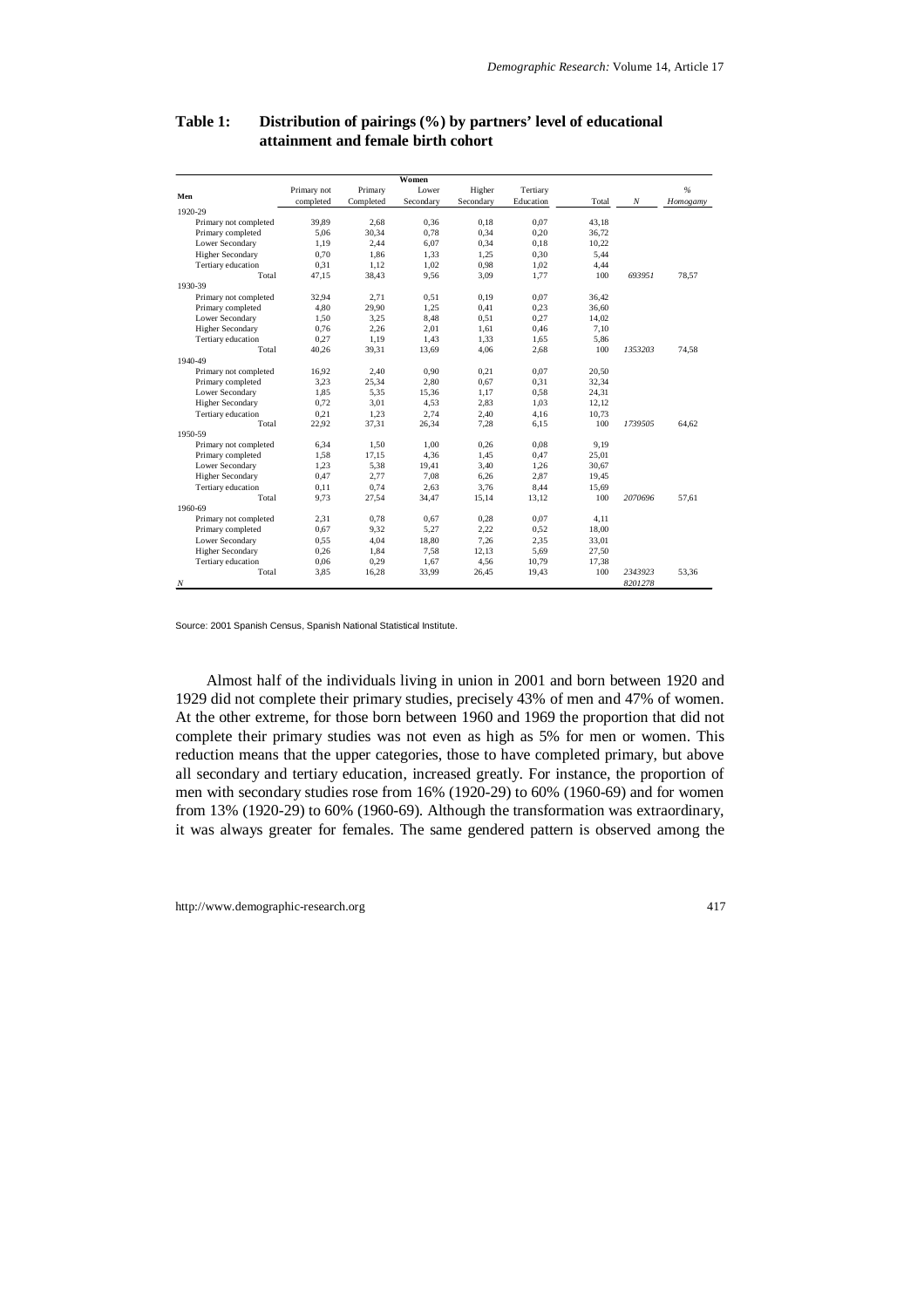higher educated, from 4 to 17% for men, and from 2 to 19% for women. For the first time, for the 1960-1969 cohorts, the proportion of women with higher education was greater than that of their partners.

Table 1 also reports the proportion of homogamous unions, those where the husband and wife have the same level of educational attainment. This proportion is obtained by adding all of the frequencies found in the diagonal cells, which involve the vast majority of unions. The overall levels of homogamy decrease across cohorts from 78% among women born in 1920-1929 to 53% among women born in 1960-69.

Now we should ask whether this reduction concerns all individuals regardless of their educational attainment level. In order to do so controlling for changes in marginal distributions we rely on loglinear models, which distinguish patterns resulting from changes in marginal distribution, from patterns showing association between the schooling of partners.

### **Table 2: Likelihood-Ratio Chi-Square Statistics for Selected Models of Educational Assortative Mating**

| Model    |                                      |                         | df | G2      | <b>BIC</b> |
|----------|--------------------------------------|-------------------------|----|---------|------------|
| 1.       | Baseline model: Independence         | MC, FC                  | 80 | 86743.4 | 66401      |
|          | Homogamy                             |                         |    |         |            |
| 2.       | 1+ Educational Affinity              | MC, FC, MF              | 64 | 924,2   | 217        |
| 3.       | 2+ Edu. Diagonal x Cohort            | MC, FC, MF, DbC         | 55 | 208.9   | $-419$     |
| 4.       | 3+ Edu. Diagonal + Corners x Cohort  | MC, FC, MF, EbC         | 51 | 82.1    | $-496$     |
| 5.       | 2+ Edu. Crossing Parameters x Cohort | MC, FC, MF, XC          | 48 | 505.2   | $-59$      |
| 6.       | $5 +$ Edu. Diagonal x Cohort         | MC, FC, MF, DC, XC      | 36 | 108.2   | $-307$     |
| Symmetry |                                      |                         |    |         |            |
| 7.       | $1+$ Sex Symmetry                    | MC, FC, S               | 70 | 1005,8  | 217        |
| 8.       | 7+ Sex Asymmetry Parameter           | $MC$ , $FC$ , $S$ , $P$ | 69 | 948.6   | 175        |
| 9.       | 7+ Sex Asymmetry Parameter x Cohort  | MC, FC, S, PC           | 65 | 577.2   | $-183$     |
| 10.      | 9+ Sex Symmetry x Cohort             | MC, FC, SC, PC          | 25 | 37      | $-247$     |

Note: **df**. degrees of freedom; **C.** Birth Cohort (4); **M.** Male's Schooling Level (4); **F.** Female's Schooling Level (4); **D.** Homogamy Parameters; **E.** Homogamy Parameters plus corners; **X.** Crossing Parameters; **S.** Symmetry Parameters; **P.** Hypergamy/Hypogamy; **b.** Uniform Trend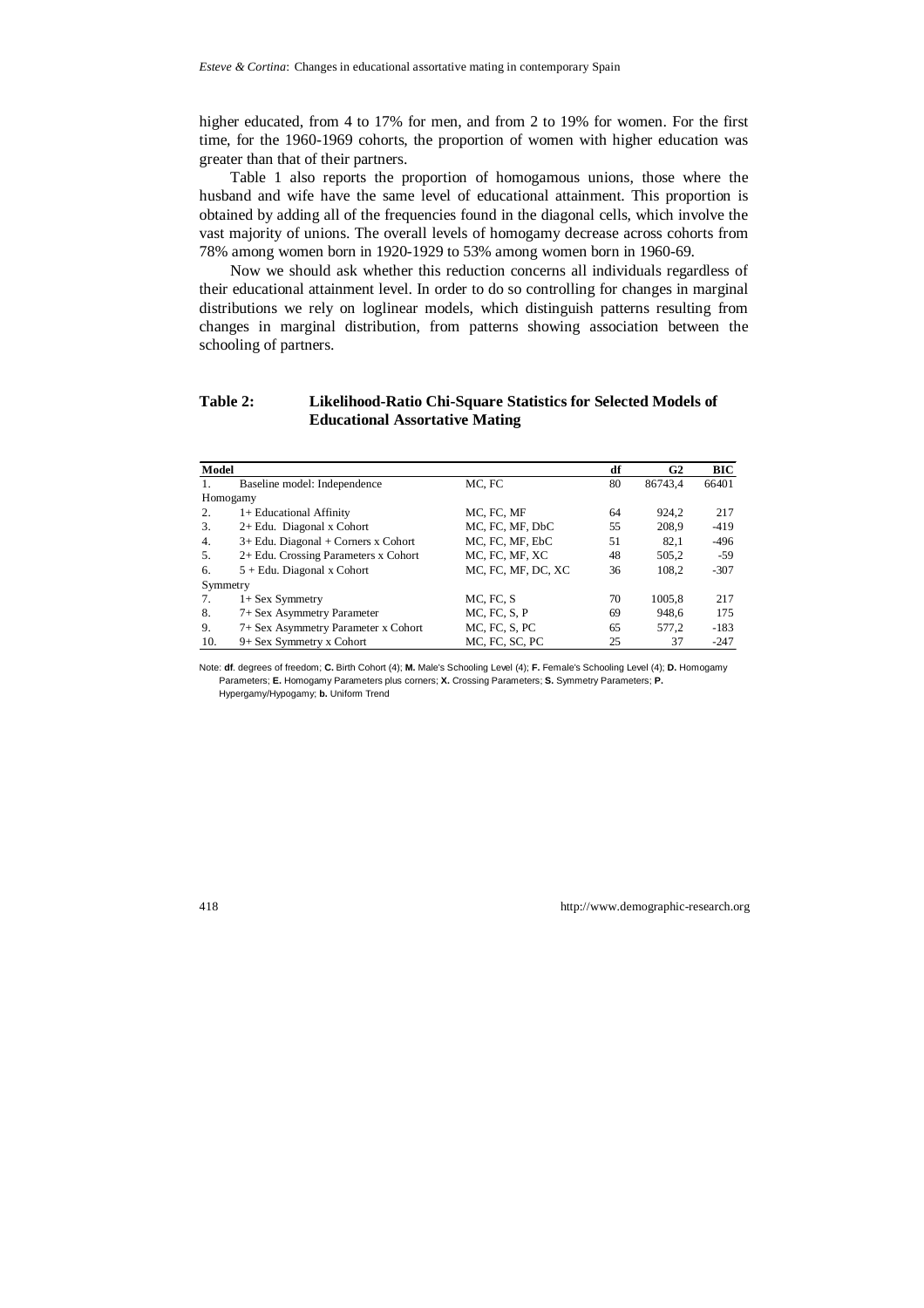Table 2 reports *Likelihood Ratios Chi-square* (G<sup>2</sup>) and *Bayesian Indicator Criteria* (BIC) for loglinear models of educational assortative mating<sup>5</sup>. For both indicators, the lower the value, the better the goodness of fit and, therefore, the better the model for explaining mating patterns.

We structure the presentation of the results into two parts in accordance with the principal questions underlying our research: 'how prone are people to marry homogamously according to their educational attainment level?' and 'how prevalent is the tendency for women to marry up?' The first question is answered in models 2 to 6 and the second in models 7 to 10. None of these models would have been necessary if model 1, which tests the independence hypothesis, fit satisfactorily (BIC=66401). In other words, model 1 proves that changes in educational assortative mating can not be solely explained by changes in the marginal distribution of the schooling of partners, therefore, Spaniards do not mate at random. Thus, new models need to be specified in order to explain the observed patterns of educational assortative mating better.

#### **6.1 Trends in educational homogamy**

Model 2 assumes an unrestricted association between male and female schooling that is constant across cohorts. Compared to model 1, it improves the goodness of fit but it is still unsatisfactory in terms of conventional statistical standards ( $BIC<sub>2</sub> = 217$ ).

Models 3 and 4 allow for a change in patterns across cohorts that represents a significant improvement in terms of goodness of fit ( $BIC<sub>3</sub>= -419$ ;  $BIC<sub>4</sub>= -496$ ). Both models show that the association between male and female schooling varies across cohorts and that this association occurs in the diagonal cells (D), model 3, or in the diagonal plus corners (E), model 4, depending on whether we are using a restricted or extended definition of homogamy.

 Models 5 and 6 adopt a different strategy to examine patterns of interaction between educational groups: crossing parameters or educational barriers (X). Crossing parameters measure ease of mating between lower and higher educational groups. Model 5 allows for unrestricted association between male and female levels of educational attainment but adds specific crossing parameters for each cohort. In addition, model 6 includes cohort specific association parameters for the diagonal cells, which improve the goodness of fit (BIC<sub>5</sub>= -59; BIC<sub>6</sub>= -307). These results show how educational assortative mating patterns have changed and how useful crossing parameters are for detecting and measuring these changes.

-

<sup>&</sup>lt;sup>5</sup> To fit our models we have used a representative sample of 10% of the cases.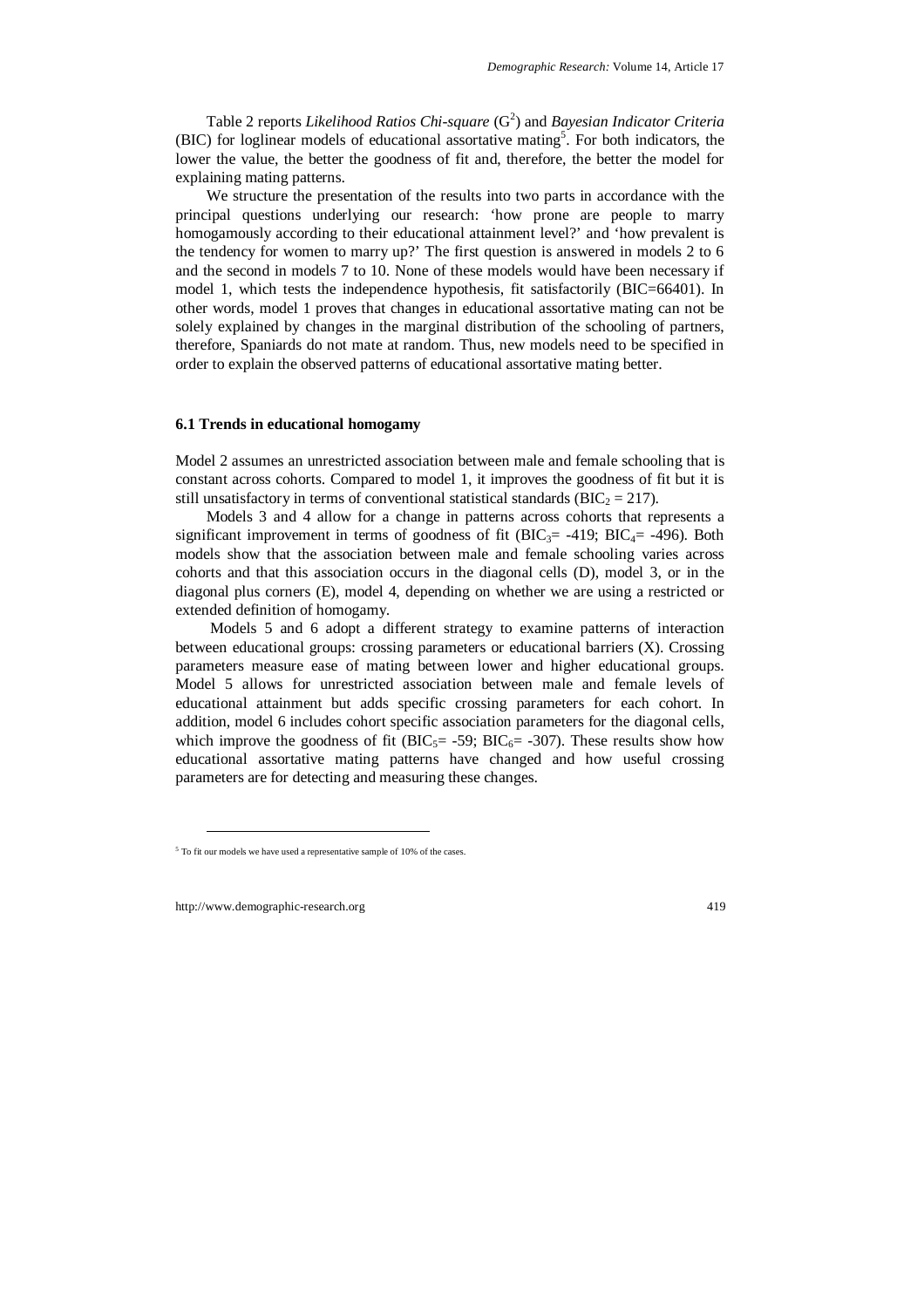In conclusion, both the homogamy and crossing parameter models prove the existence of a cohort specific assortative pattern of educational mating net of the effect of the marginal distribution of male and female schooling.

Since models 4 and 6 offer the best fit, we will now examine their parameters in detail. Model 4 produces a set of parameters that evaluate the strength of the diagonal and corner cells for attracting more unions than those randomly expected. As figure 2 shows, there are no negative parameters, which means that, after controlling for differences in educational structure, the odds of marriage within each educational group are positive and change across educational groups and cohorts.

The association between pairings that did not complete primary is the highest of all and remains constant across cohorts. At this point, we must remember that educational homogamy is usually higher in extreme categories because marital options here are restricted in just one direction, one ascendant and the other descendant. In any case, this does not apply for associations between higher educated men and higher educated



## **Figure 2: Homogamy Parameters by Level of Education and female birth cohort (log odds of Model 4)**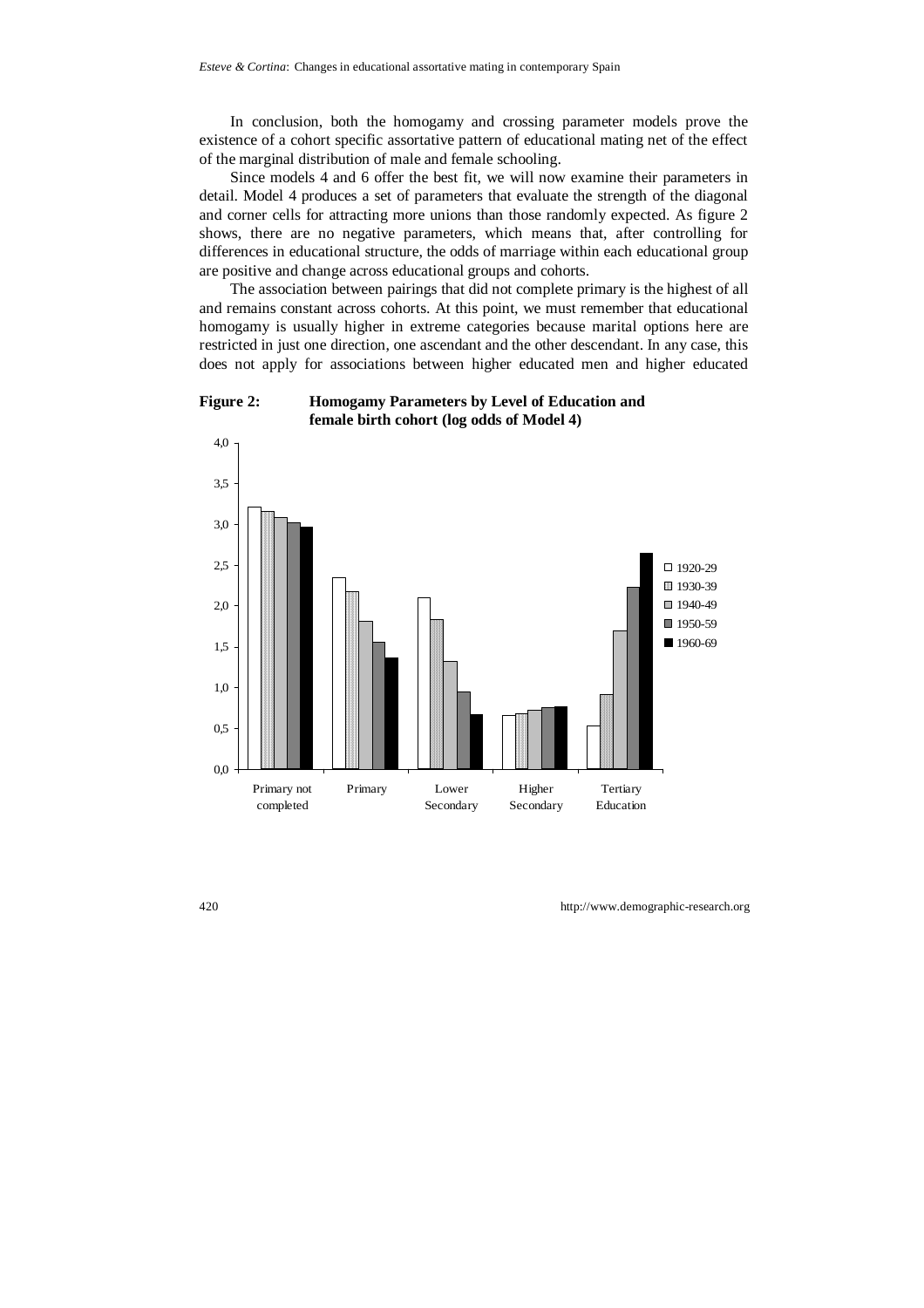women for the first three cohort groups. Later, among younger cohorts, association among the higher educated group increases. Homogamy levels among individuals with higher secondary studies remain relatively low and constant across cohorts. For future research, we may reconsider the importance of treating "higher secondary" as a separate category and maybe merge it with "lower secondary". Finally, homogamy levels for "primary" and "lower secondary" decrease simultaneously across cohorts.

The crossing parameters model (6) offers a measure of distance between educational groups that can be useful for complementing the results discussed up to this point. By estimating the crossing effects we are able to determine which educational levels present the highest barriers to mixed unions. Figure 3 shows the crossing parameters produced by model 6, which allow us to answer the question: 'in the absence of educational homogamy, who would marry whom?' 'How difficult would it be for pairings to occur across educational groups?' Or, what would be the same, 'How easily do people marry across educational levels?' The answers to these questions are presented in figure 3 through a set of parameters that can be read as the odds of crossing the barriers to marriage between men and women from different educational groups. For illustrative purposes, only the crossing parameters corresponding to adjacent groups have been displayed in figure 3. For those marriages that take place between husbands and wives in non-adjacent educational groups, these crossing parameters must be added depending on the levels to be crossed.

These results suggest that association between educational attainment of the spouses has strengthened across cohorts for the two higher groups of the educational hierarchy and weakened for the two lower groups, although neither the trends nor the starting levels are the same for all educational barriers. The most remarkable trends are those observed among the higher educated. The odds of marriages in which one partner has tertiary education and the other higher secondary have decreased across cohorts and the same has happened for those marriages in which one partner has higher secondary and the other lower secondary. Thus tertiary education and higher secondary education have become less permeable barriers, decreasing the odds of intermarriage for these educational groups. At the lower end of the educational hierarchy, marriages in which one partner has at least lower secondary education and the other primary and marriages in which one partner has primary education and the other has not completed primary have slightly increased across cohorts, although the trend is slightly reversed for the last cohort. The lower barriers have become more permeable across cohorts, but the difficulty of crossing the lowest barrier (Primary not completed – Primary) has always remained the highest for all cohorts. An explanation, borrowed from Mare (1991), for this increase in permeability can be found in the fact that the proportion of these educational categories has fallen dramatically over time, and the average level of education within each group has increased. For instance, the internal composition of the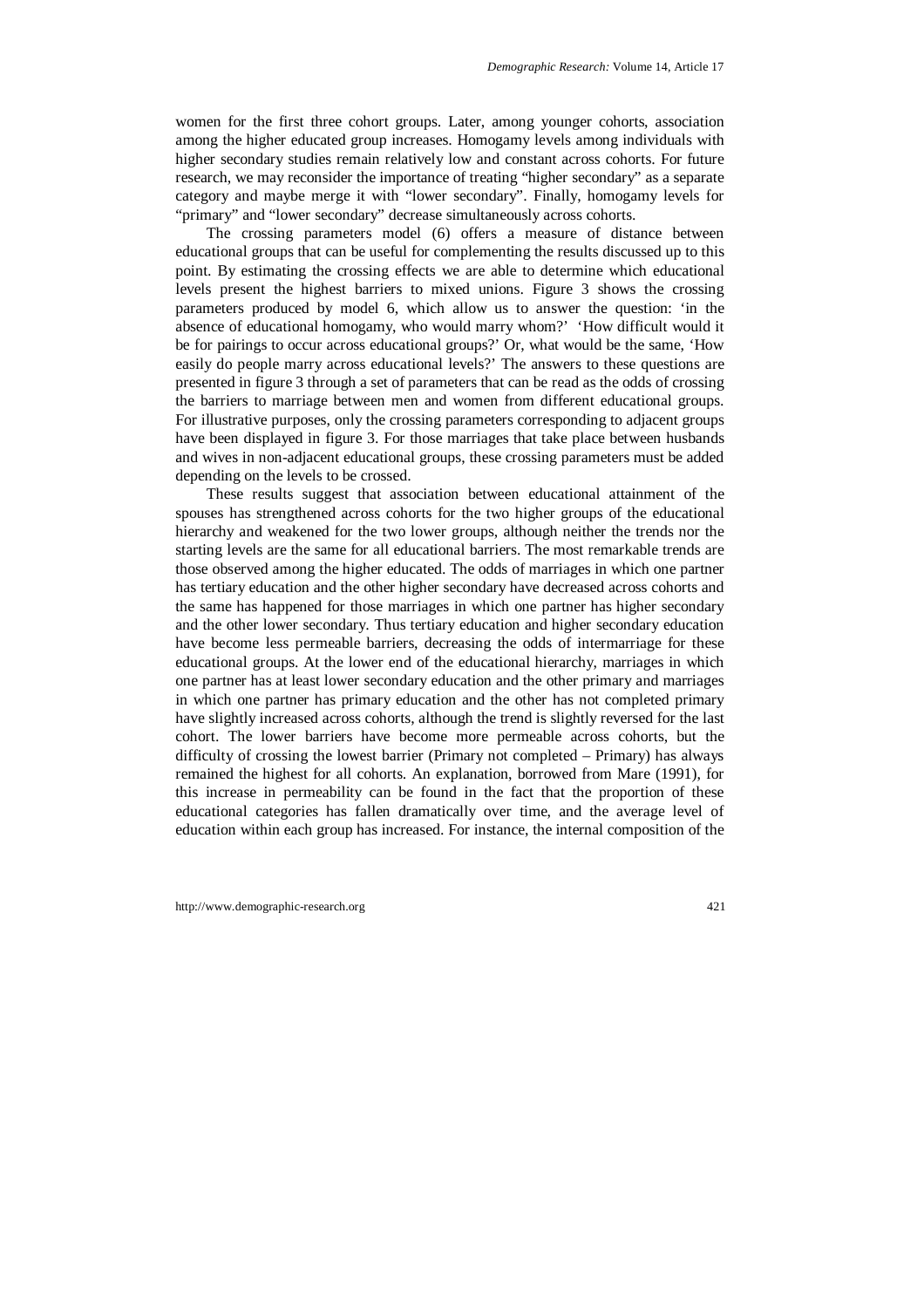'Primary not completed' group has changed over time. The proportion of men and women born between 1920 and 1929 who never went to school was close to 20%, while for the younger cohorts this proportion was almost zero (Pérez 2001).

As a result of educational expansion, all in all, the most elevated barriers arise at the higher end of the educational distribution, progressively blurring the distinctions between those educational categories below higher secondary. The increasing permeability of the lower end barriers is consistent with the decreasing homogamy observed in Figure 3 for the three lower educational categories, while the decreasing permeability of the higher barriers is consistent with the increase in homogamy of the two highest educational categories. Finally, it is worth mentioning that although the top and the bottom of the educational distribution do follow opposite trends, we observe, at both ends of the educational distribution, that there are higher homogamy parameters and lower crossing parameters compared to the intermediate educational groups, which is a clear sign of polarization.

### **Figure 3: Crossing Parameters of Educational Assortative Mating by female birth cohort (log odds of Model 6)**

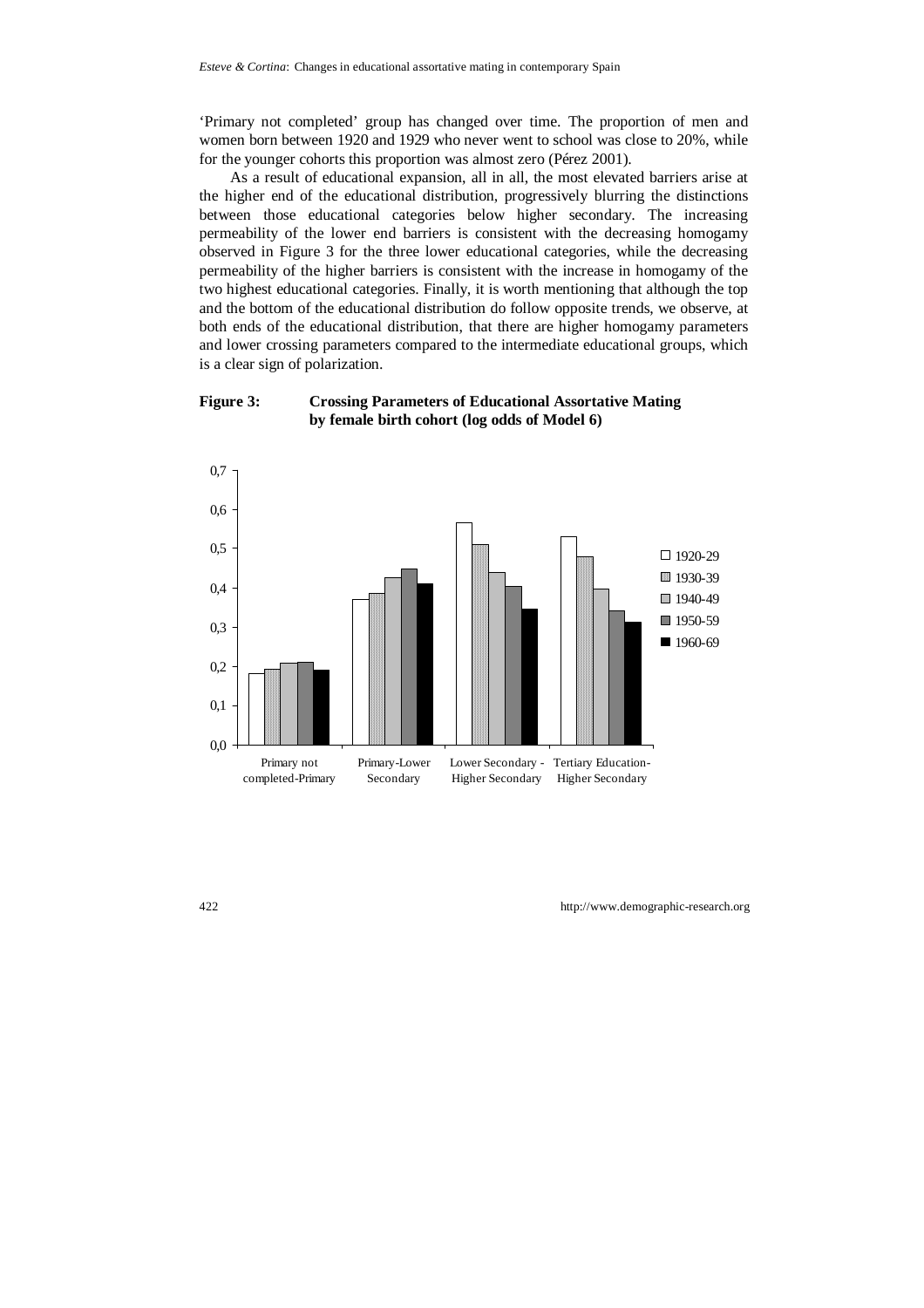#### **6.2 Disappearance of the traditional hypergamic female marriage pattern**

We will now analyze unions formed by partners of different levels of educational attainment. We are mostly interested in knowing whether heterogamic patterns are similar between men and women. During the first half of the XXth century, women tended to marry up (that is with more educated husbands), in contrast to men (see Table 1). The proportion of hypergamic unions for women is higher than for men. We can now ask whether this pattern is the product of the unequal distribution of male and female schooling or rather the result of marked social patterns. Models 7 to 10 in Table 2 explore whether assortative mating patterns are symmetric net of the changes imposed by transformation in male and female educational attainment.

Model 7 assumes that interaction patterns between partners are symmetric, which means the odds of a marriage between two individuals of unequal schooling are unaltered by whether the husband or the wife has higher schooling. Model 8 adds an asymmetry parameter. This parameter allows for a uniform tendency for women to marry up or down (hypergamy and hipogamy, respectively) across combinations of different schoolings of partners (Mare, 1991, p.22). But model 7 and 8 constrain this symmetry to being constant across cohorts, which means they fail in terms of fitting the data.

Model 9 also keeps symmetry constant across cohorts but allows for specific cohort asymmetry parameters. The BIC criterion is highly sensitive to this change. Losing only 4 degrees of freedom, the BIC passes from  $174$  in model 8 to  $-183$  in model 9, showing that the parameters produced capture major cohort transformations. Finally, model 10 also estimates cohort specific parameters. This change has positive effects on the BIC criterion but not as important as the ones observed in model 9 with respect to model 8. Therefore, it is totally appropriate to conclude that younger cohorts have changed the traditional pattern of heterogamy.

The asymmetry parameters obtained by model 10 offer a synthetic but illustrative measure of the significance of this transformation by cohorts: the remarkable differences between the odds of men and women pairing with someone with more or less schooling shrink to the point of disappearing. The parameter (see figure 4) is net of the marginal distributions of the table and expresses that the odds of marrying up were higher for women than for men for all cohorts except for the youngest one. This process of constant and solid reduction allows us to reject the traditional female hypergamic pattern for the youngest cohort and accept our initial hypothesis of gender symmetry.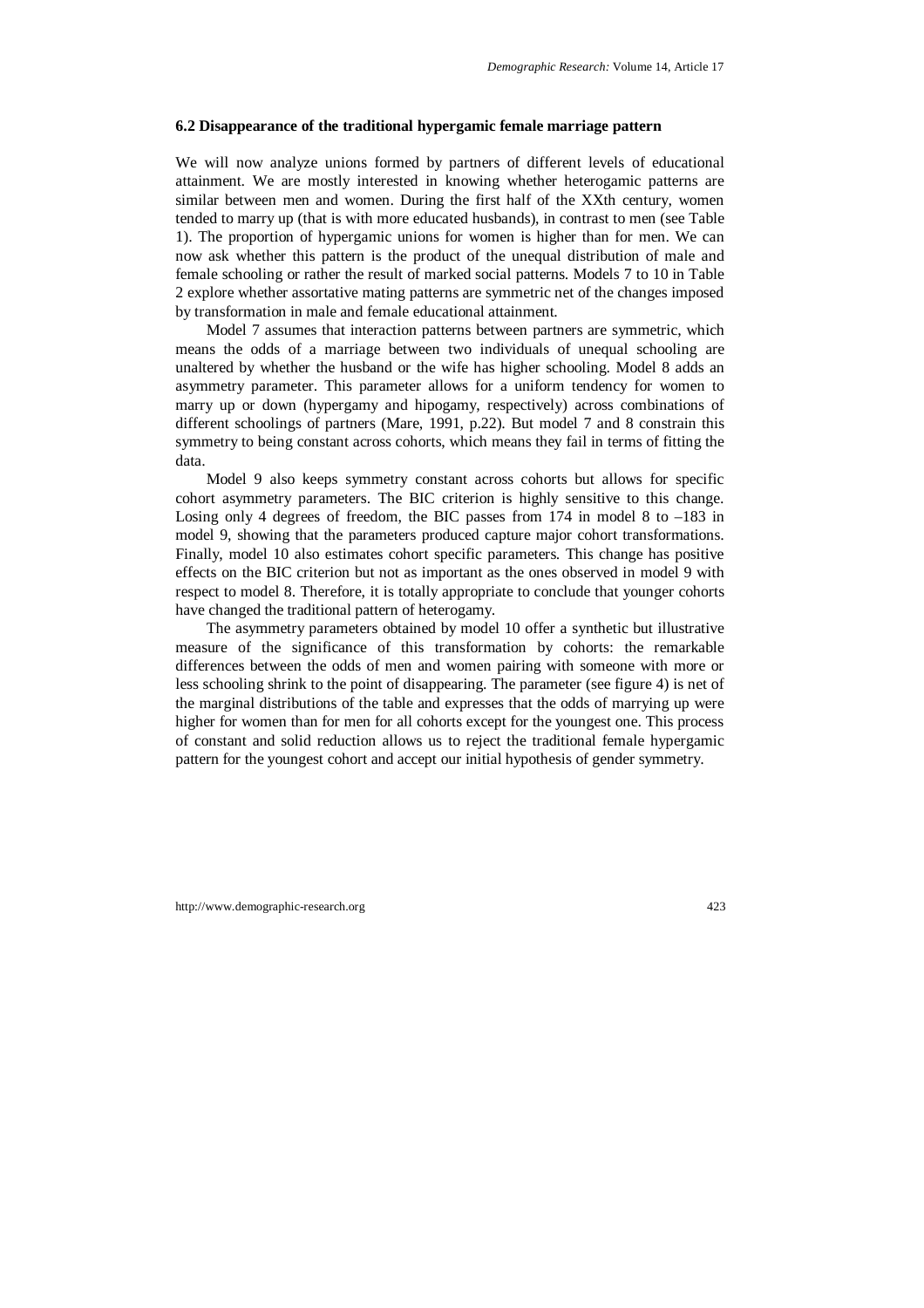



### **7. Summary and discussion**

In this paper we have studied the patterns and trends of educational assortative mating in contemporary Spain with the main purpose of demonstrating that people do not mate at random but instead do so assortatively. Nevertheless, the idea of random mating has been helpful for analytical purposes because it has provided a contrast between independence and observed pairings. By this means, we have shown that the level of educational attainment influences mating options: net of the effect of changes in the educational attainment of partners, a clear propensity to enter homogamous unions is present in all cohorts. This propensity, however, differs across cohorts and between educational groups. For instance, in the context of globally decreasing homogamy, the increase in homogamy levels among higher educated men and women must be noted. Changes in heterogamic unions are also significant because we have shown that the traditional pattern of female hypergamy no longer prevails.

Future research should include other variables, which will improve our analysis. Variables such as the timing of marriage would add more insight to our results and help us answer questions about the role of delaying the age of marriage in explaining the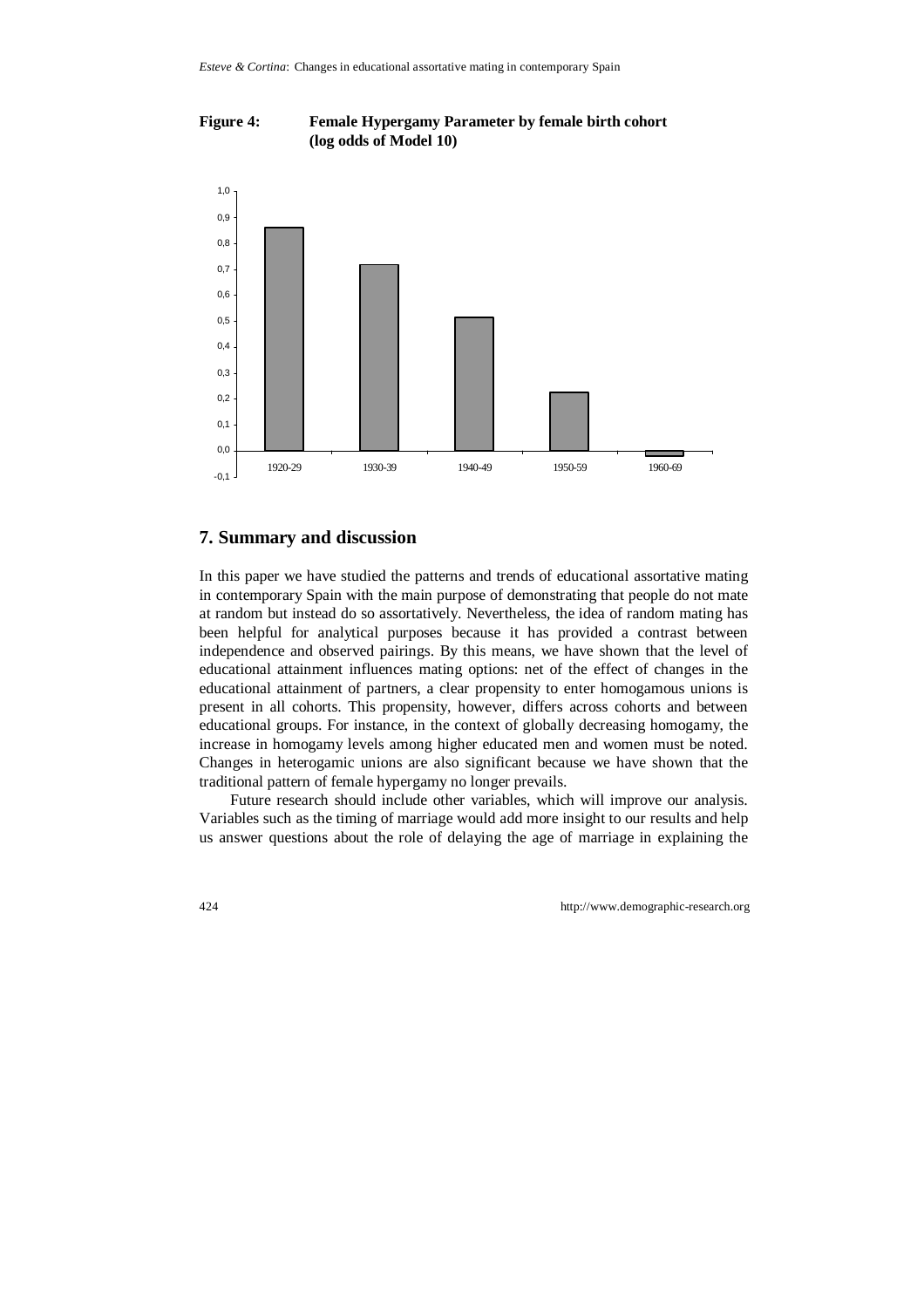increase in educational homogamy among the higher educated, but this information is not yet available. Besides, our analysis has dealt with all unions together. Even if there were still relatively few consensual unions in the cohorts analyzed meaning that their particularities could not affect the global patterns, there is no doubt that their prevalence will tend to increase in the immediate future and that would require new analyses dealing with unions separately by type.

Patterns and trends of educational homogamy in Spain are consistent with those found in the literature and with our initial research expectations. As in those societies where the educational structure has expanded, in Spain we observe that a) educational diversification has led to a reduction of global homogamy levels, b) an increase of the number of highly educated people increases the propensity for them to marry homogamously with each other and c) the reduction in differences between the educational distribution of men and women has reduced the pattern of female hypergamy. Somehow, although the loglinear model control for changes in educational distribution, the causes that will later drive the educational mating process are already embedded in the process of educational expansion, especially in those societies, like Spain, that are ethnically and religiously homogenous. We could even dare to say that all those changes were in fact implied in the same process of educational expansion, and that therefore, the evolution of educational homogamy patterns in Spain during the XXth century has been a *chronicle of a transformation foretold.*

So, in the future, considering the current trends and prospects of educational attainment among young cohorts, we expect global homogamy and specific homogamy for the higher educated to intensify because of the increasing number of university graduates. This will lead towards a polarization of the marriage market. However, Spanish society is becoming more ethnically and religiously heterogeneous and therefore, education may play a different role in shaping the mating process as observed in other societies, especially in the US. As data becomes available, it will be worth exploring how social exchange theories between immigrant and non immigrant population fits in the Spanish case and how education interplays with other variables, such as place of birth, religion, ethnicity, citizenship, which until now were not relevant for understanding assortative mating in Spain.

# **8. Acknowledgments**

The authors are grateful to Prof. Robert McCaa and to the reviewers for their highly useful comments on this article. This article was partly funded by the "Migraciones internas, constitución familiar y empleo: dinámicas temporales y territoriales" project (SEJ2004-01534) of the Spanish Ministry of Science and Education.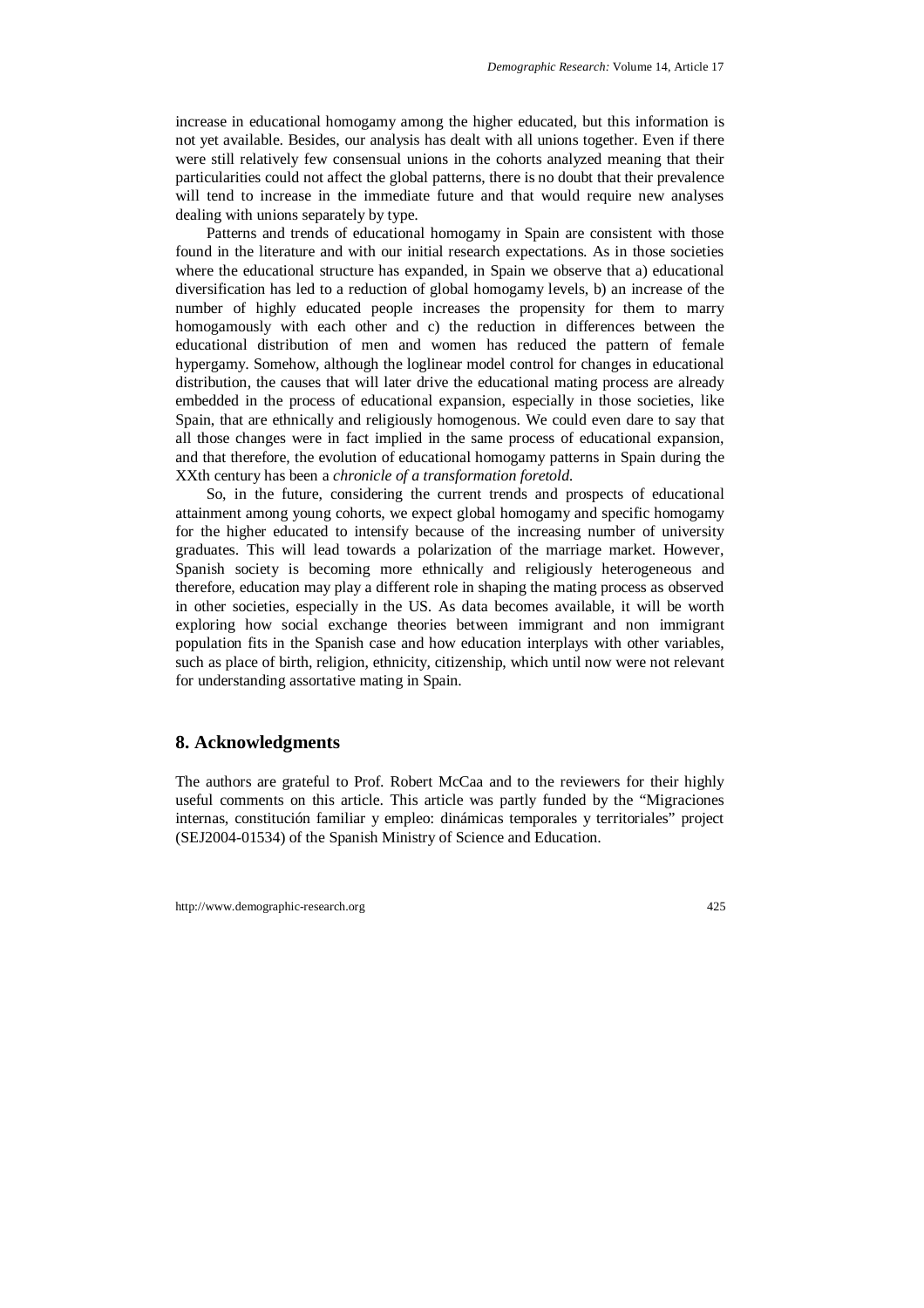## **References**

Becker, G. (1981). *A Treatise on the family*. Cambridge: Harvard University Press.

- Birkelund, G. E., Heldald, J. (2003). "Who Marries whom? Educational Homogamy in Norway". *Demographic Research (Max Planck Institute),* 8,1.
- Blackwell, D.L. (1998). "Marital homogamy in the United States: The influence of individual and parental education", *Social Science Research*, 27:159-188.
- Blossfeld, H.-P.; Timm, A. (eds.). (2003). *Who marries whom? Educational Systems as Marriage Markets in Modern Societies.* Vol. 12, Netherlands: Kluwer Academic Publishers.
- Cabré, A. (1993). "Volverán tórtolos y cigüeñas". in Garrido, L., Gil Calvo, E. (eds.), *Estrategias familiares*. Madrid: Alianza Editorial: 113-131.
- Carabaña, J. (1994). "La constante homogamia educativa". *Economia y Sociedad*, 11: 43-66.
- Cortina, C. (2004). Nivell educatiu, origen geogràfic i nacionalitat en la composició de la les parelles a Espanya. Una aproximació a l'estudi de l'homogàmia i l'endogàmia. Universitat Autònoma de Barcelona, Departament de Geografia. Mimeo.
- Esteve, A.; McCaa, R. (2005). "Homogamia Educacional en México y Brasil, 1970- 2000: Pautas y Tendencias". *XXV International Population Conference.* IUSSP. Tours.
- Esteve, A. (2005). "Tendencias en homogamia educacional en México: 1970-2000". *Estudios Demográficos y Urbanos*, 59/20(2).
- Forsé, M., Chauvel, L. (1995). "L'évolution de l'homogamie en France". *Revue française de sociologie,* XXXVI: 123-142.
- González, M.J. (2001). *The Interplay between Ocupational Career and Family Formation in Spain.* PhD Dissertation at the Social and Political Sciences Department of the European University Institute. (mimeo)
- González, M. J. (2003). "Who Marries Whom in Spain?". in H.-P. Blossfeld; A. Timm (eds.), *Who Marries Whom? Educational Systems as Marriage Markets in Modern Societies.* Vol*.* 12 Holland: Kluwer Academic Publishers, pp.57-78.
- Halpin, B.; Chan, T. W. (2003). "Educational homogamy in Ireland and Britain: trends and patterns". *British Journal of Sociology.* 54(4): pp. 473-495.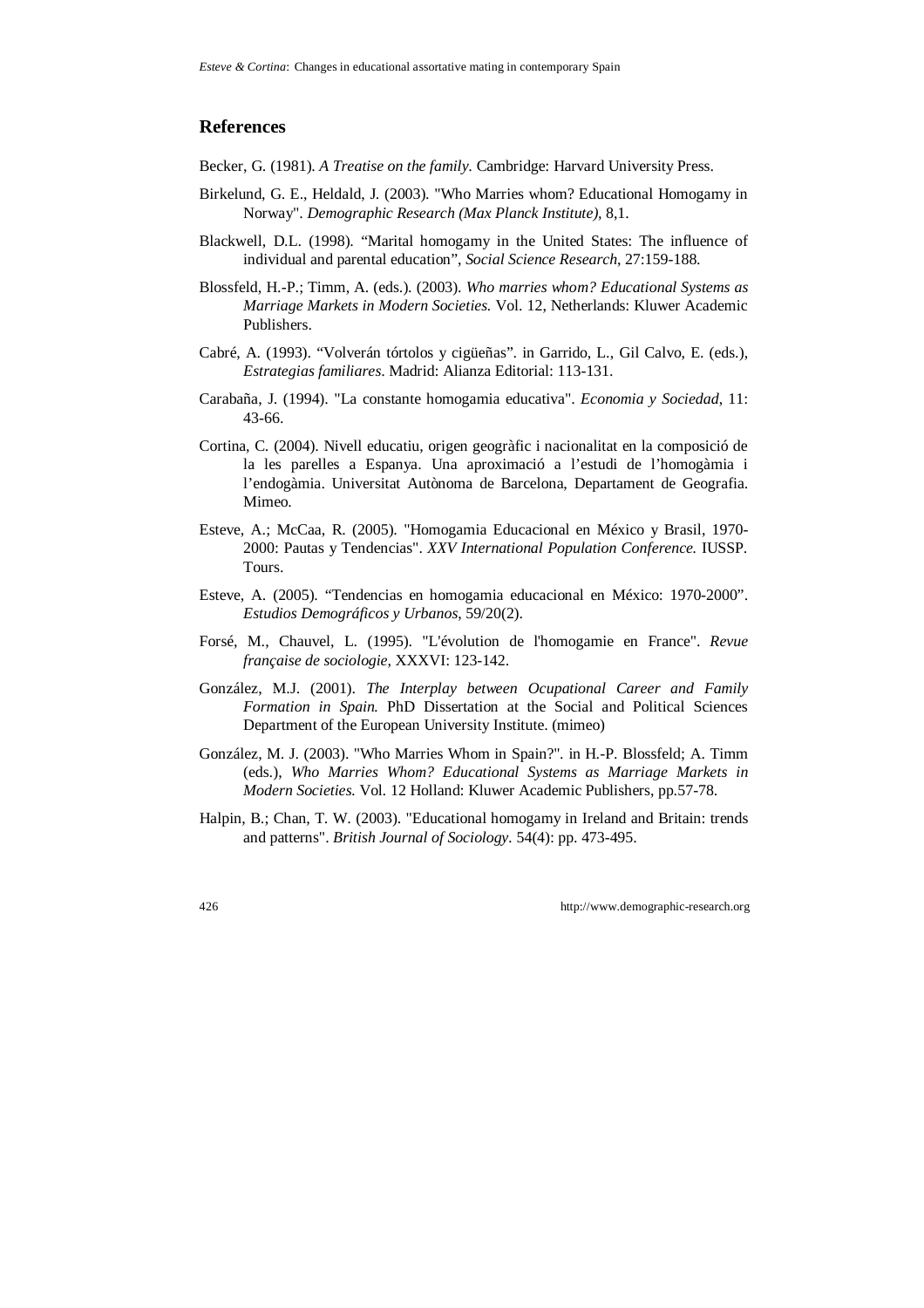- Kalmijn, M. (1991). "Status Homogamy in the United States". *American Journal of Sociology*, 97: 496-523.
- Kalmijn, M. (1998). "Intermarriage and Homogamy: Causes, Patterns, Trends". *Annual Review of Sociology,* 24: 395-421.
- Katrnák, T. (2005). "Educational Assortative Mating in the Czech Republic, Slovakia and Hungary between 1976 and 2003". *Mimeo.*
- Knoke, D., Burke, P. (1980). *Log Linear Models*, Beverly Hills, Sage Publications.
- Mare, R. D. (1991). "Five decades of assortative mating". *American Sociological Review,* 56,1: 15-32.
- McCaa, R. (1993). "Ethnic intermarriage and gender in New York City". *Journal of Interdisciplinary History,* 24,2: 207-231.
- Oppenheimer, V.K. (1988). "A Theory of Marriage Timing". *American Journal of Sociology*, 94, 3: 563-591.
- Oppenheimer, V.K. (1994). "Women's Rising Employment and the Future of the Family in Industrial Societies". *Population and Development Review*, 20,2: 293- 342.
- Pagnini, D.L., Morgan, S.P. (1990). "Intermarriage and social distance among U.S. immigrants at the turn of the century". *American Sociological Review*, 96: 405- 432.
- Park, H. (2001). "Educational Homogamy in East Asian Countries: Patterns and Trends". *International Sociological Association Meeting.* Berkeley. *Mimeo.*
- Pérez, J. (2001) *Transformaciones demográficas en los recorridos hacia la madurez.*  PhD Dissertion at the Universidad Nacional a Distancia (UNED), Departamento de Sociología II. *Mimeo.*
- Qian, Z. (1998). "Changes in Assortative Mating. The Impact of Age and Education, 1970, 1990". *Demography,* 35, 3: 279-292.
- Schwartz, C.; Mare, R. D. (2004). "How do Marriage, Divorce, and Educational Upgrading Affect Trends in Educational Assortative Mating?". *Population Association of America Conference.* Boston.
- Schwartz, C.; Mare, R. D. (2005). "Trends in Educational Assortative Marriage from 1940 to 2003". *Demography.* 42(4): pp. 621-646.